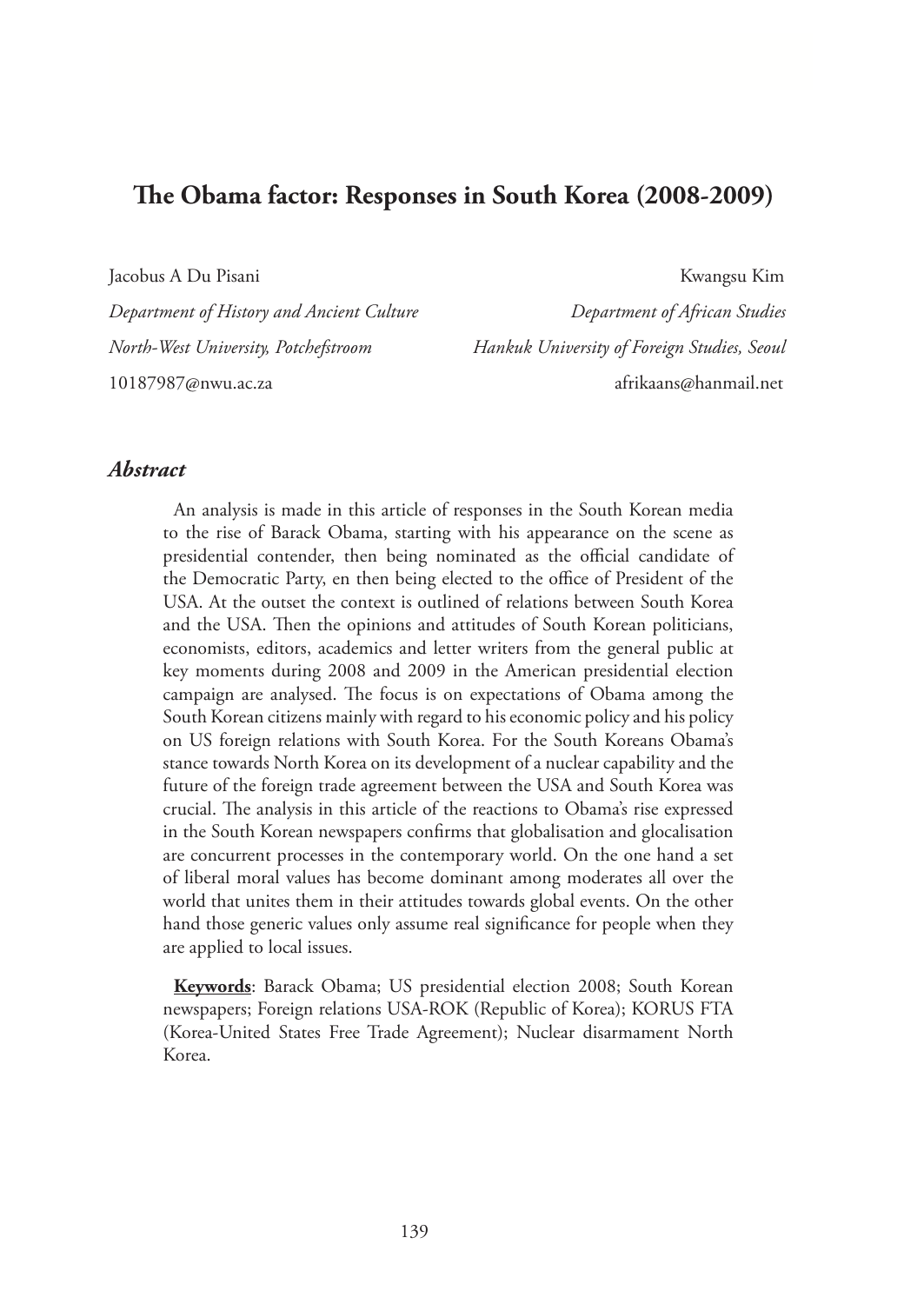#### **Introduction**

Barack Obama, formerly a lawyer, constitutional law lecturer, Illinois State and United States (US) senator, became the 44<sup>th</sup> President of the United States of America (USA) at noon US East Standard Time on January 20, 2009. His inauguration followed a dream campaign. He had announced his candidacy for the presidency on February 10, 2007, emerged as a main challenger for the Democratic Party presidential candidacy in the course of 2007, secured the support of enough delegates to become his party's presumptive nominee on June 7, 2008 when Hillary Clinton formally ended her candidacy. Obama was duly nominated by the Democratic Party on August 27, 2008 as its candidate for the 2008 presidential elections. Obama won the presidential election against the Republican candidate, John McCain, on November 4, 2008 to become President-elect. His election was confirmed at the meeting of the Electoral College on December 15, 2008. The vote of the Electoral College was certified by the joint session of the US Congress on January 8, 2009 and he was declared to be the elected President of the United States. His inauguration, with the theme "A New Birth of Freedom", set an attendance record for any event in Washington, D.C., and marked the commencement of his four-year term in office.<sup>1</sup>

The progressive growth in the support for Obama during the presidential election campaign can be ascribed partly to the disillusionment among US citizens with the Bush administration and partly to the public image of Obama as a fresh breeze in American politics. He was the first African-American to be nominated as a presidential candidate by one of the major parties. Although there were questions whether he was "black enough", he used his biracial background to his political advantage by rallying black support without alienating white voters. As a senator, he voted along Democratic Party lines and was rated as one of the most liberal senators. However, Obama's perceived combination of political savvy, calm and even temperament secured support for him even in more conservative circles.

Polls showed that not only in the USA, but also in countries around the globe, Obama received strong and increasing support in the run-up to his election and inauguration as President of the United States of America. In most countries people expected relations between the USA and the rest of

<sup>1</sup> See e.g. KT Walsh, "Barack Obama's inauguration is one for the history books", *U.S. News and World Report*, 20 January 2009. A video of the inaugauration ceremony (available at http://www.c-spanvideo.org/ program/283479-1, as accessed on 31 January 2013).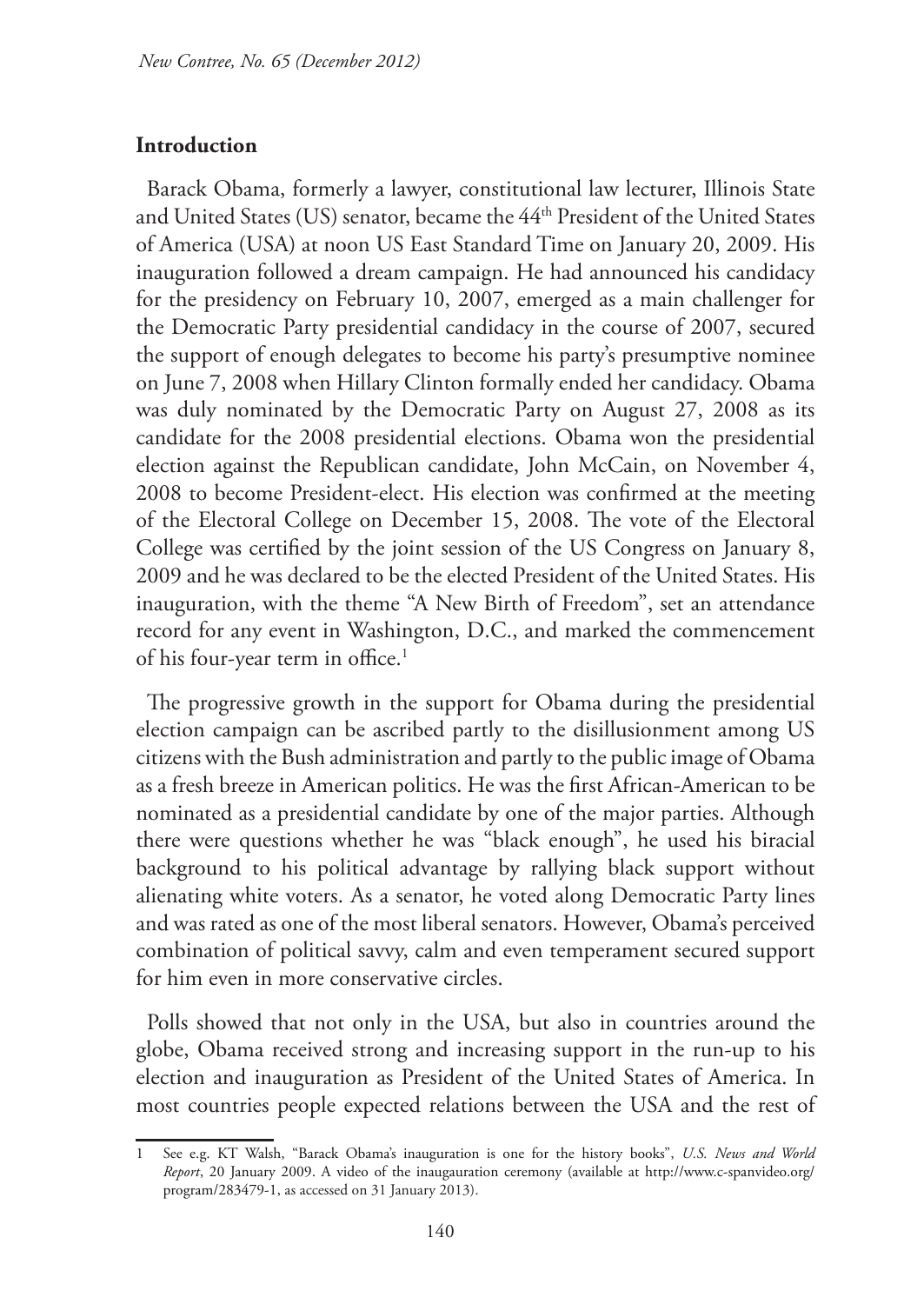the world to improve in the case of a victory for Obama. Towards the end of the presidential election in 2008 support for Obama in countries on all continents was overwhelming, on average four times that of McCain, with the most favourable scores for Obama coming from Asian, European and a few African countries.<sup>2</sup>

It is the purpose of this article to focus on the reaction in South Korea to Obama's nomination by the Democratic Party as its presidential candidate, his election and inauguration as President of the USA. This is mainly a newspaper study, focusing on the South Korean media during the periods 3-15 June 2008 (when Obama secured the Democratic Party's presidential candidacy), 4-16 November 2008 (when he was elected President), and 20 January-1 February 2009 (after his inauguration as President), because these were the periods when the newspapers focused on Obama. Media coverage in South Korea, including editorials, regular columns, articles and reports, was analysed. Special attention was given to responses to Obama by politicians, economists, editors, academics and letter writers representing the general public. The main focus was on the expectations of Obama by South Korean citizens in terms of economic policy and foreign relations. Background information on the foreign relations context involving South Korea and the USA was obtained from a literature study.

#### **Before Obama: South Korea's need for close ties with the USA**

Good relations with the USA as superpower with enormous political and economic power have been of great importance to South Korea (the Republic of Korea, ROK). The USA developed special strategic relationships with this country during the Cold War period (1945-1989). At the heart of this special relationship was anticommunism.3

ROK-USA relations took the form of a formal security alliance in terms of the Mutual Defense Treaty (MDT), concluded between the two states after the Korean War (1950-1953). The USA agreed to help the ROK defend

<sup>2</sup> "World citizens prefer Obama to McCain by more than 3-to-1", *Gallup World*, 28 October 2008 (available at http://www.gallup.com/poll/111253/world-citizens-prefer-obama-mccain-more-than-3to1.aspx, as accessed 27 October 2009).

<sup>3</sup> See O Il-Whan, "Anticommunism and the national identity of Korea in the contemporary era: With a special focus on the USAMGIK and Syngman Rhee Government Periods", *The review of Korean studies*, 14, 3, September 2011, pp. 61-100.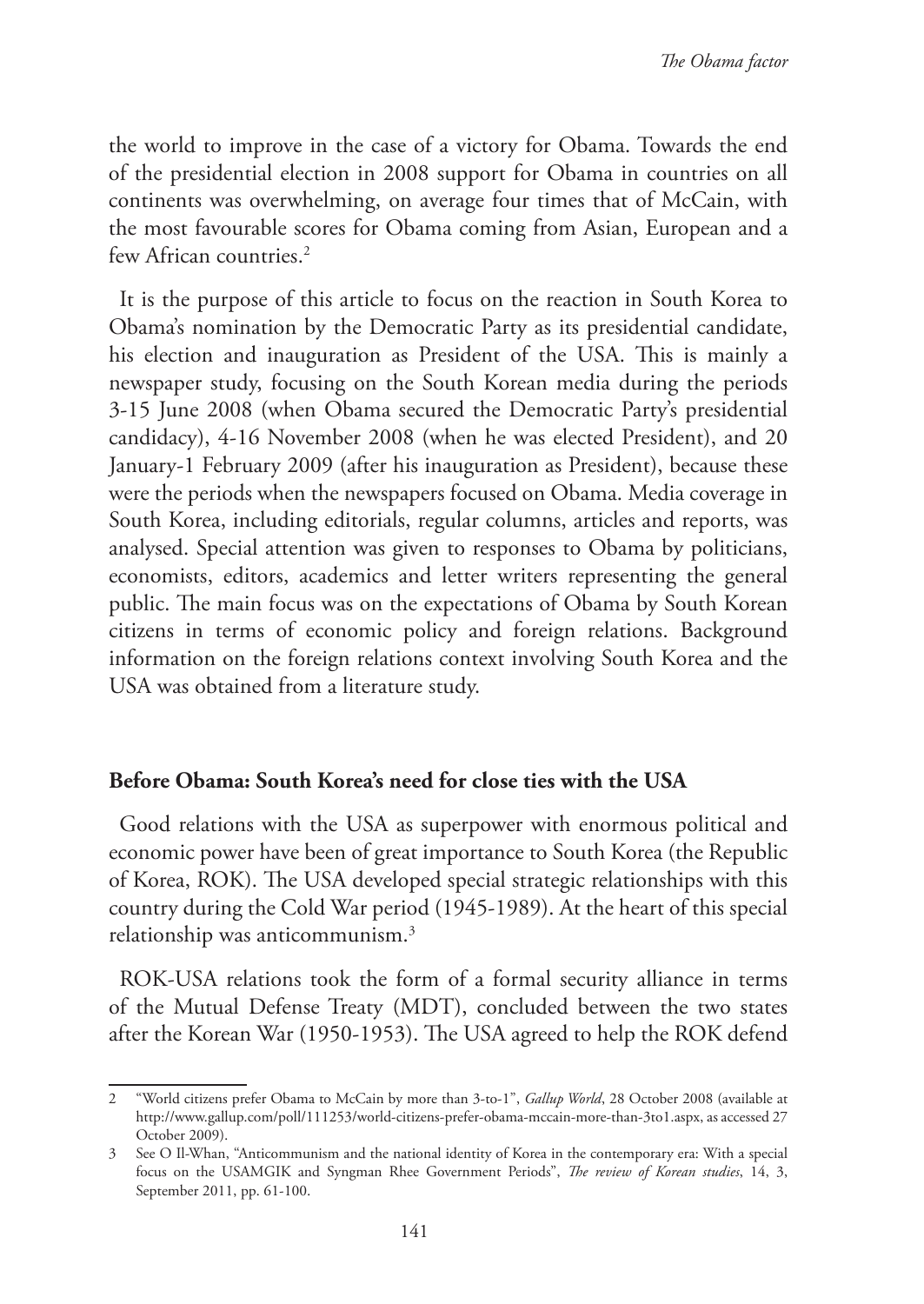itself against external aggression and maintained a strong military presence in South Korea. A Combined Forces Command (CFC) was established in 1978. During the Cold War anticommunism was the first priority of the South Korean government and it was in the country's interest to maintain and strengthen the alliance with the USA. Pro-alliance elites, backed by the most influential newspapers, dominated South Korean politics.<sup>4</sup>

Apart from anticommunism economic considerations was another key element of US relations with South Korea. South Korea's remarkable economic growth made the country a significant international player. Increased trade with the USA and foreign direct investment (FDI) by American business would further strengthen the ROK's economy and enhance its status as a major trading nation. Improved access to South Korea's expanding market and investment opportunities for American business would benefit the USA. Trade between the two countries steadily increased.5 The main commodities exported from South Korea to the USA after 2000 were machinery, motor cars, mineral fuel and oil, and iron and steel products and the main commodities exported from the USA to South Korea were machinery, optic and medical instruments, aircraft, oil and agricultural products (coarse grains, red meats, hides and skins, wheat and cotton).<sup>6</sup>

In the post-Cold War period democratisation brought political change to the ROK. These changes did not seriously threaten bilateral relations, but altered their nature as explained below.

After 32 years of military rule Kim Young-sam became South Korea's first civilian president in 1993. Democratisation in South Korea weakened rather than strengthened the USA-ROK alliance. Rising nationalism caused the new democratic elites to demand an autonomous, equal relationship with the USA regardless of the *de facto* power disparity between the two countries. During the presidencies of Kim Young-sam, Kim Dae-jung and Roh Moo-

<sup>4</sup> US Department of State, Bureau of Public Affairs: Electronic Information and Publications Office, "Background notes, countries of the world: South Korea" (available at http://www.state.gov/r/pa/ei/bgn/2800.htm, as accessed 30 March 2009). For the text of the MDT, see "Mutual Defense Treaty between the United States and the Republic of Korea, 1 October 1953", The Avalon Project, documents in law, history and diplomacy, Lillian Goldman Law Library, Yale Law School (available at http://avalon.law.yale.edu/20th\_century/kor001.asp, as accessed 27 October 2009).

<sup>5</sup> In 1989 the USA exported goods to the value of \$13.5 billion to and imported goods to the value of \$19.7 billion from South Korea. See US Foreign Trade Department statistics, "Trade with Korea, South: 1989" (available at http://www.census.gov/foreign-trade/balance/c5800.html#1989, as accessed 6 October 2010).

<sup>6</sup> Office of the United States Trade Representative, Executive Office of the President, "Korea" (available at http:// www.ustr.gov/countries-regions/japan-korea-apec/korea, as accessed 28 January 2013).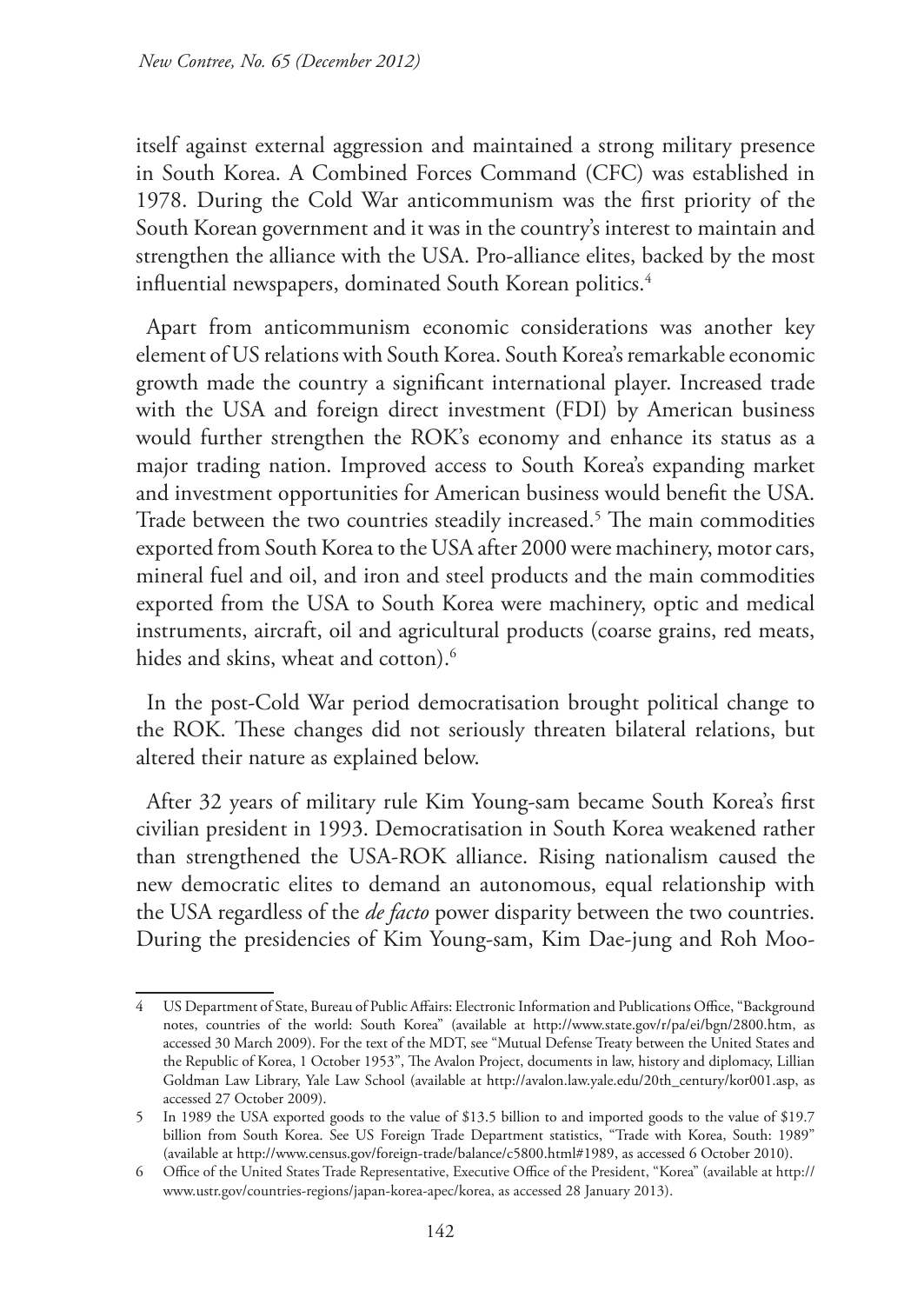hyun differences surfaced from time to time between the USA and ROK over the latter's policies of engagement with North Korea (Democratic People's Republic of Korea, DPRK) and the US-South Korean alliance was showing signs of fraying (see next section). Old pro-alliance elites in South Korea managed to retain enough political clout to proscribe a radical shift in foreign policy away from the alliance. Pro-alliance views were supported by influential conservative newspapers such as *Chosun Ilbo*, *Donga Ilbo* and *JoongAng Daily*. 7 In 2008, a year before Obama's inauguration as president, the pro-alliance Lee Myung-bak of the conservative GNP became president of South Korea. He pledged to repair the alliance with the USA and relations between Seoul and Washington were expected to improve.<sup>8</sup>

Despite intra-alliance friction on a diplomatic level USA-ROK trade continued to expand in the post-Cold War period. The USA became South Korea's second biggest trade partner after China. South Korea was the USA's seventh biggest trading partner. Trade between the USA and South Korea stood at \$84.7 billion in 2008.<sup>9</sup>

In 2006 the two countries started negotiating a Free Trade Agreement (FTA) between them, which would lift tariffs, boost bilateral trade and investment and significantly increase both countries' GDPs.10 It was hoped that an FTA would help to shore up the US-South Korean alliance. After hard bargaining about various sensitive trade issues KORUS FTA (the Republic of Korea – United States Free Trade Agreement) was signed in June 2007. Being the USA's first FTA with a major Asian economy and by far the largest FTA concluded by South Korea it was the most significant agreement between the

<sup>7</sup> DS Lee, "Democratization and the US-South Korean Alliance", *Journal of East Asian Studies*, 7, 2007, p. 469.

<sup>8</sup> The Economist Intelligence Unit Limited, "South Korea country report: Outlook for 2008-2009", February 2008, p. 4.

<sup>9</sup> M Gwang-lip, "Korus FTA hangs over the abyss", *JoongAng Daily*, 1 July 2009 (available at http://joongangdaily. joins.com/article/view.asp?aid=2906805, as accessed 27 October 2009); WH Cooper and ME Manyin, *The proposed South Korea-U.S. Free Trade Agreement (KORUS FTA)*, Congressional Research Service (CRS) report for Congress, 23 January 2007, p. i (summary). For USA-South Korea trade statistics see Cooper and Manyin, p. 3; JJ Schott, "The Korea-US Free Trade Agreement: A summary assessment", Peterson Institute for International Economics, policy brief PB07-7, August 2007, p. 2.

<sup>10</sup> USA, Office of the Executive President, Office of the United States Trade Representative, "Korea - U.S. Free Trade Agreement" (available at http://www.ustr.gov/trade-agreements/free-trade-agreements/korus-fta, as accessed 27 October 2009); B Klingner and D Markheim, "KORUS FTA strengthens the U.S. economy and alliance with Korea", The Heritage Foundation, WebMemo # 2485, 15 June 2009 (available at http://www. heritage.org/Research/tradeandeconomicfreedom/wm2485.cfm, as accessed 27 October 2009); M Gwang-lip, "Korus FTA hangs over the abyss", *JoongAng Daily*, 1 July 2009. See also KORUS FTA Resource Center home page (available at http://www.keia.org/korus.php, as accessed 27 October 2009).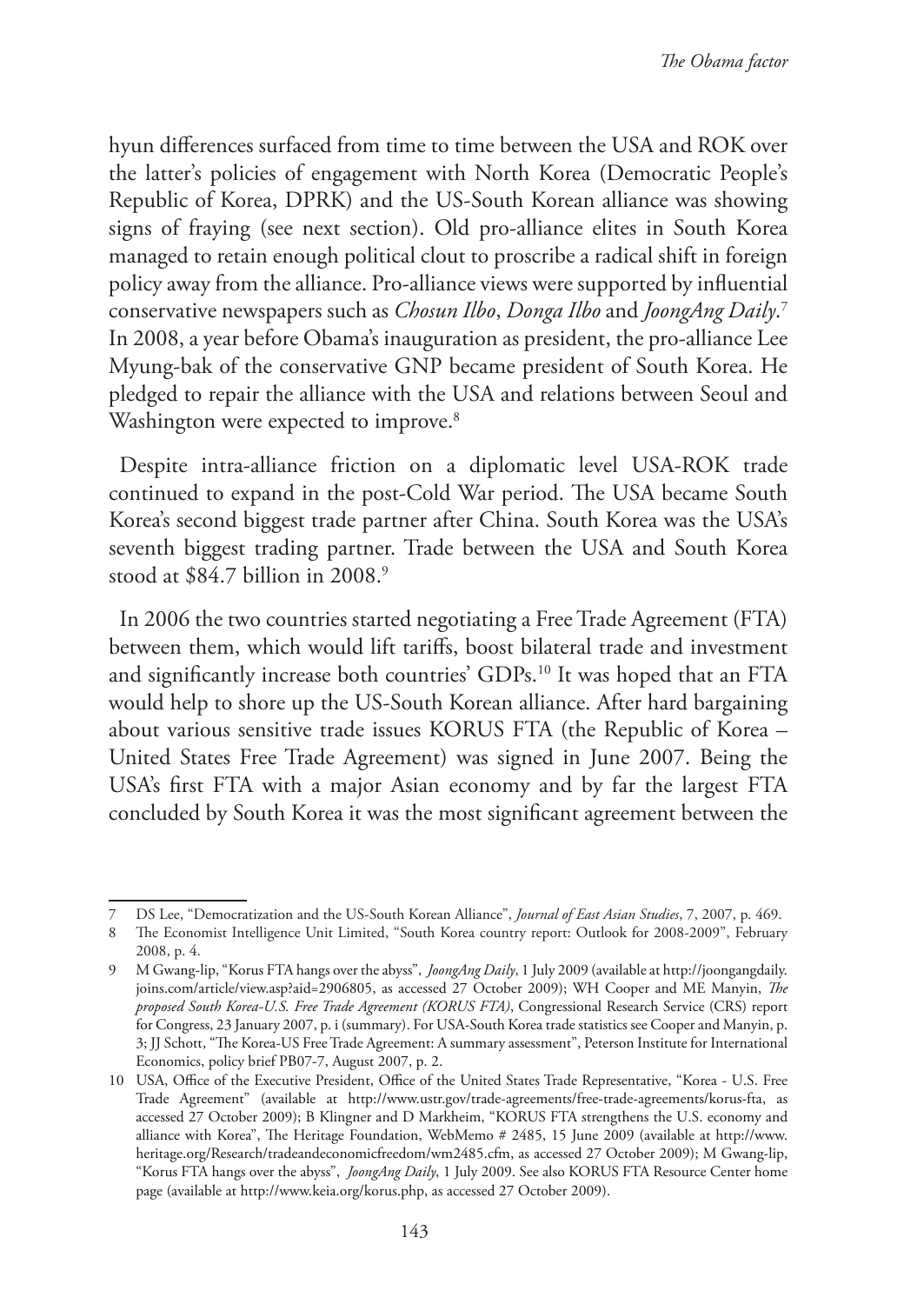two nations since 1953.11 However, on both sides there were several obstacles to the ratification of the FTA and when Obama became president it still awaited formal approval by the US Congress and South Korea's National Assembly and there was no indication if and when it would be implemented. It seemed unlikely that KORUS FTA would revitalise the ailing USA-ROK alliance and reverse the trend of South Korea's expanding economic relations with the DPRK and China.12

#### **Increasing anti-Americanism**

The official foreign policy stance of the South Korean government of maintaining good relations with the USA disguised the fact that a variety of attitudes towards the USA existed among different sections of the population and that anti-Americanism was emerging.

In the 1980s anti-American sentiments started surfacing in South Korea. When about 2,000 civilians were killed or wounded by paratroopers in the Kwangju Massacre of 1980 and Chun Doo-hwan's military regime (1980- 1987) was established, some South Korean intellectuals expressed the opinion that the USA supported the authoritarian regime for its own national interests.13 As a result of crimes committed by staff attached to the U.S. Forces Korea (USFK) anti-American xenophobia was intensified. The fairness of the U.S.-Korean Status of Forces Agreement (SOFA) was questioned. The younger generation of South Koreans at that time had not experienced the Korean War and its aftermath and were less inclined to view the USA as their saviour from communism. Leftist ideology and emerging Korean nationalism, expressed in the form of *Juchesasang* (self-reliance) or "Kim Il-sungism", influenced that generation at a time that a process of democratisation was taking place in the ROK. A section of the South Korean media facilitated a surge of anti-

<sup>11</sup> "South Korea – United States free trade agreement", *Wikipedia* (available at http://en.wikipedia.org/wiki/U.S.- Korea\_Free\_Trade\_Agreement, as accessed 27 October 2009).

<sup>12</sup> M Gwang-lip, "Korus FTA hangs over the abyss", *JoongAng Daily*, 1 July 2009; DS Lee, "Democratization...", *Journal of East Asian Studies*, 7, 2007, p. 490. See also Korean Alliance against KorUS FTA, "Stop KORUS FTA right now!", 22 October 2006 (available at http://kctu.org/3270, as accessed 27 October 2009).

<sup>13</sup> For more details about the Kwangju massacre, see DM Plunk, "South Korea's Kwangju incident revisited", *Asian Studies*, Backgrounder No. 35, 16 September 1985; L Jai-Eui (ed.), *Gwangju Diary*, University of California, 1999; S Bok-jin, H Chong-gun, K Jun-tae, N Kyung-taek, K Nyung-man, K Myung-jin (eds), *May, The Triumph of Democracy*, May 18 Memorial Foundation, Gwangju, 2004; *History of the 5.18 Democratic Uprising*, The May 18 Memorial Foundation, Gwangju, 2008.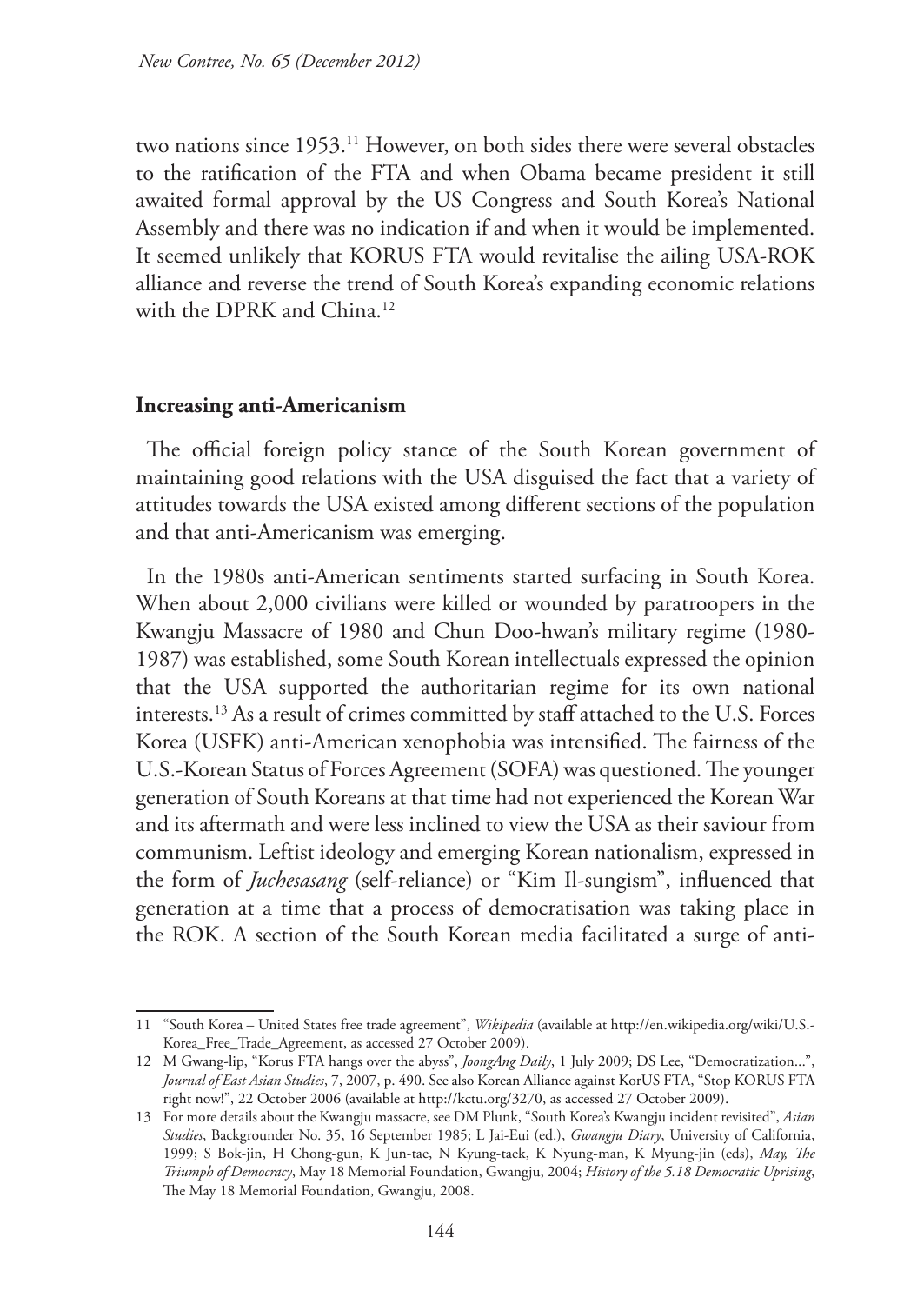#### Americanism.14

In the post-Cold war period anti-American feelings in South Korea were aroused mainly by Washington's approach to the North Korean issue and, more recently, opposition to the KORUS FTA.

After the Korean War the nature of relations between the two Koreas was a crucial factor in USA-ROK relations. Korean nationalism played a significant role in this regard. For the more nationalistically inclined section of the South Korean population the reunification of Korea was an important goal. Nationalist elites emphasised the shared national identity of all Koreans, deemphasised the security threat from North Korea and advocated an unconditional engagement policy with the DPRK. These nationalists were suspicious of US foreign policy objectives and accused Washington of inflating the threat of North Korea to prevent inter-Korean reconciliation and reunification. In the periods when nationalistic leaders such as Presidents Rhee Syng-man and Park Chung-hee ruled tensions between South Korea and the United States increased<sup>15</sup>

In the last twenty years official relations between South and North Korea have gone through a cycle of warming and cooling of relations. The US and South Korean governments have not always agreed on the nature of these relations.

The South-North Basic Agreement, which stated that the reunification of Korea was the goal of both the ROK and DPRK, was signed in 1991. After his election as the President of the ROK in 1997 Kim Dae-jung pursued a "Sunshine Policy" of engagement with the DPRK, comprising reconciliation and economic co-operation. It culminated in June 2000 in an inter-Korean summit between Kim Dae-jung and the North Korean leader, Kim Jongil.16 Although the Clinton administration supported the "Sunshine Policy" there was a measure of resentment towards the "unrealistic" policies of the South Korean nationalist elites in some US government circles. In the new millennium the "Sunshine Policy" caused friction, because it was not compatible with the Bush administration's hardline "comprehensive

<sup>14</sup> B-K Jhee, "Anti-Americanism and electoral politics in Korea", *Political Science Quarterly*, 123, No. 2, 2008, pp. 307-309.

<sup>15</sup> DS Lee, "Democratization...", *Journal of East Asian Studies*, 7, 2007, pp. 480, 482.

<sup>16</sup> US Department of State, Bureau of Public Affairs: Electronic Information and Publications Office, "Background notes, countries of the world: South Korea" (available at http://www.state.gov/r/pa/ei/bgn/2800.htm, as accessed 30 March 2009).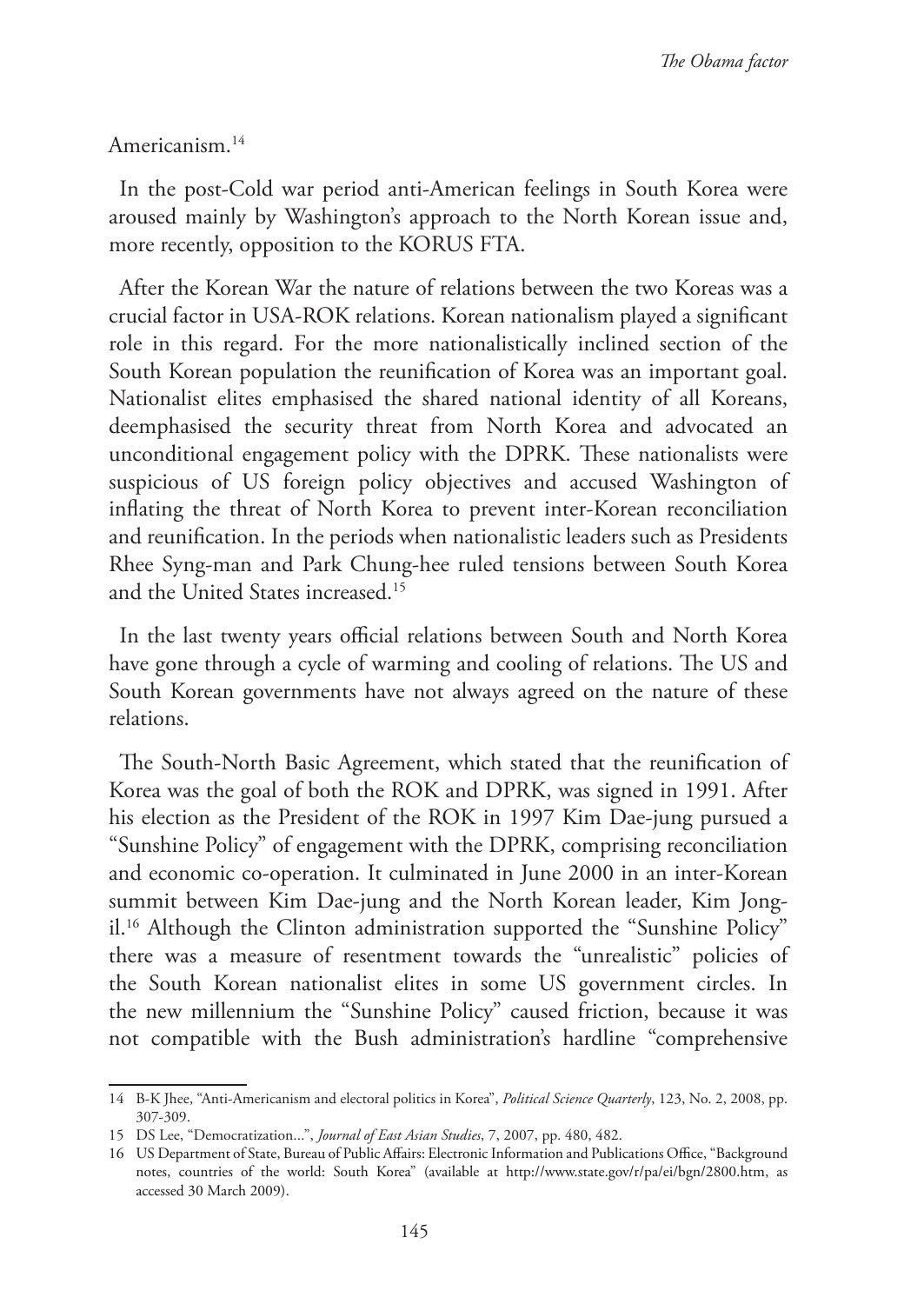approach" to North Korea. At the 2001 US-ROK summit Bush was critical of Seoul's unconditional engagement policy, which his administration viewed as misguided "appeasement" and a betrayal of the alliance. President Kim Daejung's response was to disapprove of Washington's uncompromising posture toward Pyongyang.<sup>17</sup>

In the 2002 presidential election in the ROK Roh Moo-hyun, the Democratic Party (DP) candidate, defeated his more pro-American rival, Lee Hoi-chang of the Grand National Party (GNP). According to Jhee anti-American public perceptions marginally contributed to his electoral success, although Roh did not seek fundamental changes in the ROK-USA relationship in response to increasing anti-Americanism.<sup>18</sup> After his election President Roh resorted to a pragmatic approach to USA-ROK relations. He did not deny the importance of the MDT and America's military presence. On the contrary, his government officially objected to the reduction of the American military presence in South Korea. Roh expressed strong support for the war on terrorism and sent Korean troops to Iraq, stationing in that country the third-largest foreign armed force in support of the US occupation.<sup>19</sup>

Roh and Bush did not always see eye to eye on relations between the two Koreas. Like his predecessor Roh pursued a policy of reconciliation, called the "Peace and Prosperity Policy." Korean reunification remained the longterm goal. Seoul's engagement policy ran counter to the Bush administration's hawkish stance towards North Korea.<sup>20</sup>

From 2002 relations between North and South Korea became tense because of North Korea's programme to enrich uranium for nuclear weapons. South Korean nationalists, still hoping to promote inter-Korean cooperation despite Pyongyang's pursuit of nuclear weapons, openly expressed their displeasure when Bush referred to North Korea as part of "an axis of evil" and claimed that North Korea had become a victim of aggressive US policy. At meetings between Roh and Bush in 2003 and 2006 they reaffirmed their commitment to the bilateral alliance and agreed to follow a common approach toward the

<sup>17</sup> DS Lee, "Democratization...", *Journal of East Asian Studies*, 7, 2007, pp. 480-482; US Department of State, Bureau of Public Affairs: Electronic Information and Publications Office, "Background notes, countries of the world: South Korea (available at http://www.state.gov/r/pa/ei/bgn/2800.htm, as accessed 30 March 2009).

<sup>18</sup> B-K Jhee, "Anti-Americanism and ...", *Political Science Quarterly*, 123, No. 2, 2008, pp. 314, 317, 318.

<sup>19</sup> DS Lee, "Democratization...", *Journal of East Asian Studies*, 7, 2007, pp. 483-485.

<sup>20</sup> DS Lee, "Democratization...", *Journal of East Asian Studies*, 7, 2007, pp. 480-482; US Department of State, Bureau of Public Affairs: Electronic Information and Publications Office, "Background notes, countries of the world: South Korea (available at http://www.state.gov/r/pa/ei/bgn/2800.htm, as accessed 30 March 2009).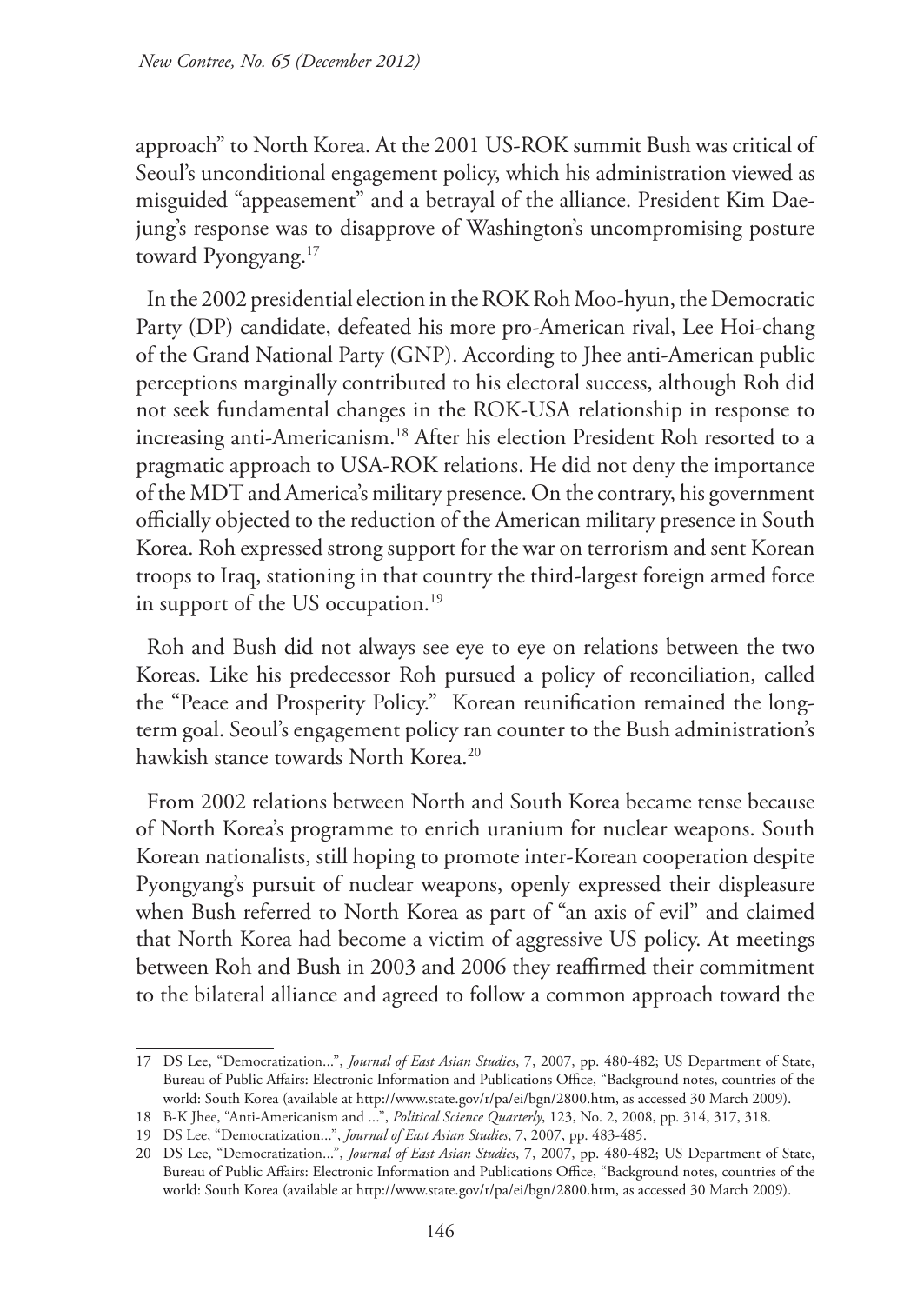North Korean nuclear issue based on a "shared vision" for the future of the Korean Peninsula and Northeast Asia. Bush described the relationship between the USA and South Korea as a "strong and vital relationship".<sup>21</sup> However, it was common knowledge that ROK-USA interactions were uneasy. Although the ROK sought the elimination of the DPRK's nuclear weapons through the so-called Six Party Talks (involving the USA, People's Republic of China, ROK, Japan, Russia and DPRK) Roh was cautious not to link his policy toward North Korea too closely with demands for nuclear disarmament.

When Lee Myung-bak succeeded Roh in 2008 he pledged to implement a tougher policy towards North Korea. His preference was to continue engagement with the North, but to link Southern aid to nuclear compliance by the North, and to co-ordinate better with the US. This elicited a vitriolic response in North Korea, which put all official ties between the Koreas "on ice". Despite Lee's pro-American approach, his position on North Korea was not welcomed in the USA, because of Bush's keenness to strike a nuclear deal with North Korea. After their meetings in April 2008 Bush and Lee pledged their commitment to resolve the North Korean issue through the six-party talks.22

Although the KORUS FTA contained the promise of a massive boost to USA-ROK trade relations it also contributed to friction between the two countries. The reaction in both the USA and South Korea to the FTA ranged from bipartisan support to skepticism and even outright opposition. The demand for a revision of the auto clause by the American automotive industry was the biggest stumbling block for the Korus FTA. It was condemned by its South Korean opponents as favouring corporate profits over the good of people, especially the good of smaller-scale farmers and producers.<sup>23</sup> At his meetings with Bush in 2008 Lee Myung-bak agreed to partially lift the ban on US beef imports and thereby remove one of the main obstacles in the way of US ratification of the FTA. However, this sparked huge protests in

<sup>21</sup> DS Lee, "Democratization...", *Journal of East Asian Studies*, 7, 2007, pp. 483-5; S Mon-soon, "Northeast Asia and the ROK–U.S. Alliance: Why the Alliance is vital for the region and for the United States", American Foreign Policy Interests, No. 30, 2008, p. 61; USA, Weekly compilation of presidential documents, Administration of George W Bush, 2006, p. 1602. Remarks following discussions with President Roh Moo-hyun of South Korea and an exchange with reporters, 14 September 2006.

<sup>22</sup> The Economist Intelligence Unit Limited, "South Korea country report: Outlook for 2008-2009", Monthly Report February 2008, p. 4.

<sup>23</sup> C Ahn, "Debunking five myths about the Korea-U.S. Free Trade Agreement", The Oakland Institute fact sheet, 2007, p. 1.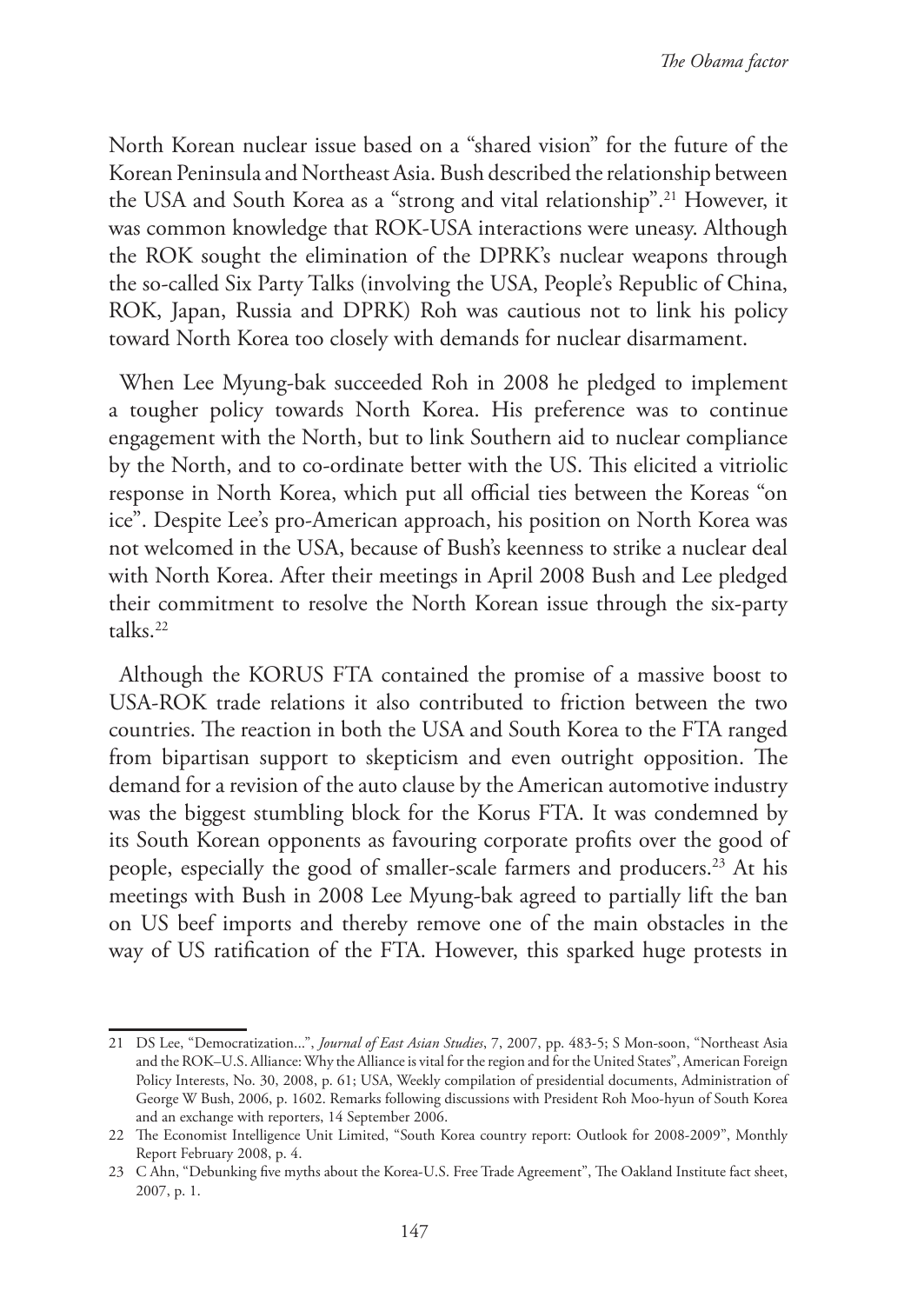the ROK.24 Mounting opposition by South Korean farmers and civic groups put its ratification in doubt. A Korean Alliance against KORUS FTA was formed. Because the FTA would create not only winners who would benefit from it, but also losers (e.g. South Korean farmers) whose interests would be adversely affected, it stimulated anti-American sentiments among a section of the South Korean population.25

Despite the strong alliance between the USA and South Korea during the Cold War, anti-American sentiments have openly surfaced in specific circles in South Korea over the last years. There is a group of radical nationalists in South Korea who harbour strong anti-American sentiments and who have engaged in emotional public protests against alleged US violations of the sovereign rights of the ROK. They have burnt American flags and attempted to bring down the statue of General Douglas MacArthur, which they regard as a "symbol of foreign occupation", contrary to Korean conservatives' view of MacArthur as the saviour of the ROK from communist invasion.<sup>26</sup>

Thus, in South Korea anti-Americanism has existed in significant sections of the population. A survey conducted in 2002 found that in South Korea 53.0 percent of the respondents held favourable attitudes towards the USA and 44.2 percent unfavourable attitudes. Of the 44 countries included in the survey South Korea ranked  $7<sup>th</sup>$  in the index of unfavourable attitudes towards the USA.27 During the Cold War South Korea was regarded as one of the most pro-USA countries in the world. The overriding perception of the USA among the South Korean population was that of saviour from communism. However, in the recent past negative sentiments towards the USA have increased in South Korea. The percentage of South Koreans holding predominantly unfavourable views of the USA rose from less than 15 percent in 1994 to 44 percent in 2002. This constitutes a remarkable change in public perceptions in less than a decade.28

Anti-Americanism in South Korea was part of a broader pattern of anti-Americanism that reached a climax during the second term of the Bush

<sup>24</sup> The Economist Intelligence Unit Limited, "South Korea country report: Outlook for 2008-2009" (February 2008), p. 4; "A year for economic heartache", *Joongang Daily*, 31 December 2008.

<sup>25</sup> M Gwang-lip, "Korus FTA hangs over the abyss", *JoongAng Daily*, July 1, 2009; DS Lee, "Democratization...", *Journal of East Asian Studies*, 7, 2007, p. 490. See also Korean Alliance against KorUS FTA, "Stop KORUS FTA right now!", 22 October 2006 (available at http://kctu.org/3270, as accessed 27 October 2009).

<sup>26</sup> DS Lee, "Democratization...", *Journal of East Asian Studies*, 7, 2007, p. 482.

<sup>27</sup> B-K Jhee, Pew global attitudes survey, 2002, p. 306.

<sup>28</sup> B-K Jhee, "Anti-Americanism and ...", *Political Science Quarterly*, 123, No. 2, 2008, pp. 305, 307.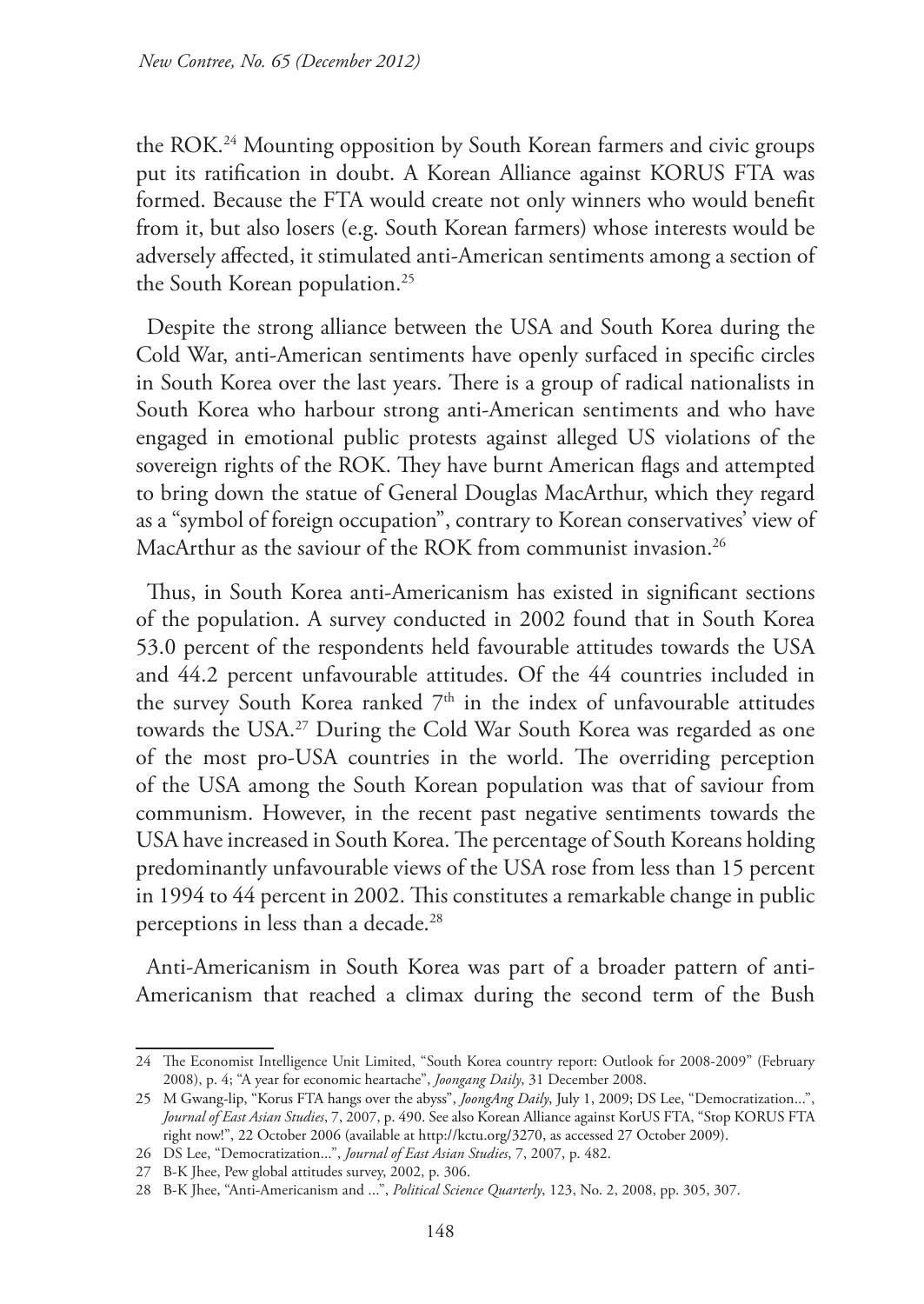administration. It was reported in 2005 by the Pew Global Attitudes Project Survey that anti-Americanism was "'deeper and broader now than at any time in modern history."29 Strong anti-Bush sentiments did not necessarily seriously imperil the traditionally strong USA-ROK relations. Jhee argues that anti-Americanism should be viewed as an expression of "democratic maturity" and that increasing anti-Americanism will not lead to fundamental changes in the traditionally pro-American foreign policy of the ROK.<sup>30</sup>

# **South Korean expectations of improved international relations under Barack Obama**

Most South Koreans joined the rest of the world in hailing Obama's ascendancy as a moment of hope for positive change in the world. In this article responses to Obama in the country, as reflected in the media, are analysed in terms of perceptions about his role in international, regional and bilateral (i.e USA-ROK) relations.

During the whole nomination and election process in the USA strong anti-Bush sentiments were expressed in the media in the ROK. Newspapers reflected a sense of relief among the majority of citizens that the rule of Bush was finally nearing its end. There did not seem to be any praise for Bush. He was accused of "folly" and "expediency" and his eight-year term described as a "nightmare", mainly because of the USA's military adventures in Afghanistan and Iraq. Disapproval was expressed of American arrogance under Bush, who divided the world according to America's standard of good and evil and attempted to force America's will onto other countries. It was stated that the Bush era was marked by the US pursuit of global hegemony based on military superiority and self-righteous ideology. Furthermore it was noted that the Bush administration had unsuccessfully tried to fight one fundamentalism with another fundamentalism, thereby plunging the USA and the rest of the world into unnecessary insecurity. Newspapers agreed that because of the blunders of Bush, especially the war in Iraq, the image of the USA abroad was at an all-time low. Bush was also blamed for having allowed conditions to develop that plunged the USA and the whole world into an economic crisis. Obama's election was interpreted by those strongly opposed to Bush and his

<sup>29</sup> B-K Jhee, "Anti-Americanism and ...", *Political Science Quarterly*, 123, No. 2, 2008, p. 301.

<sup>30</sup> B-K Jhee, "Anti-Americanism and ...", *Political Science Quarterly*, 123, No. 2, 2008, p. 317.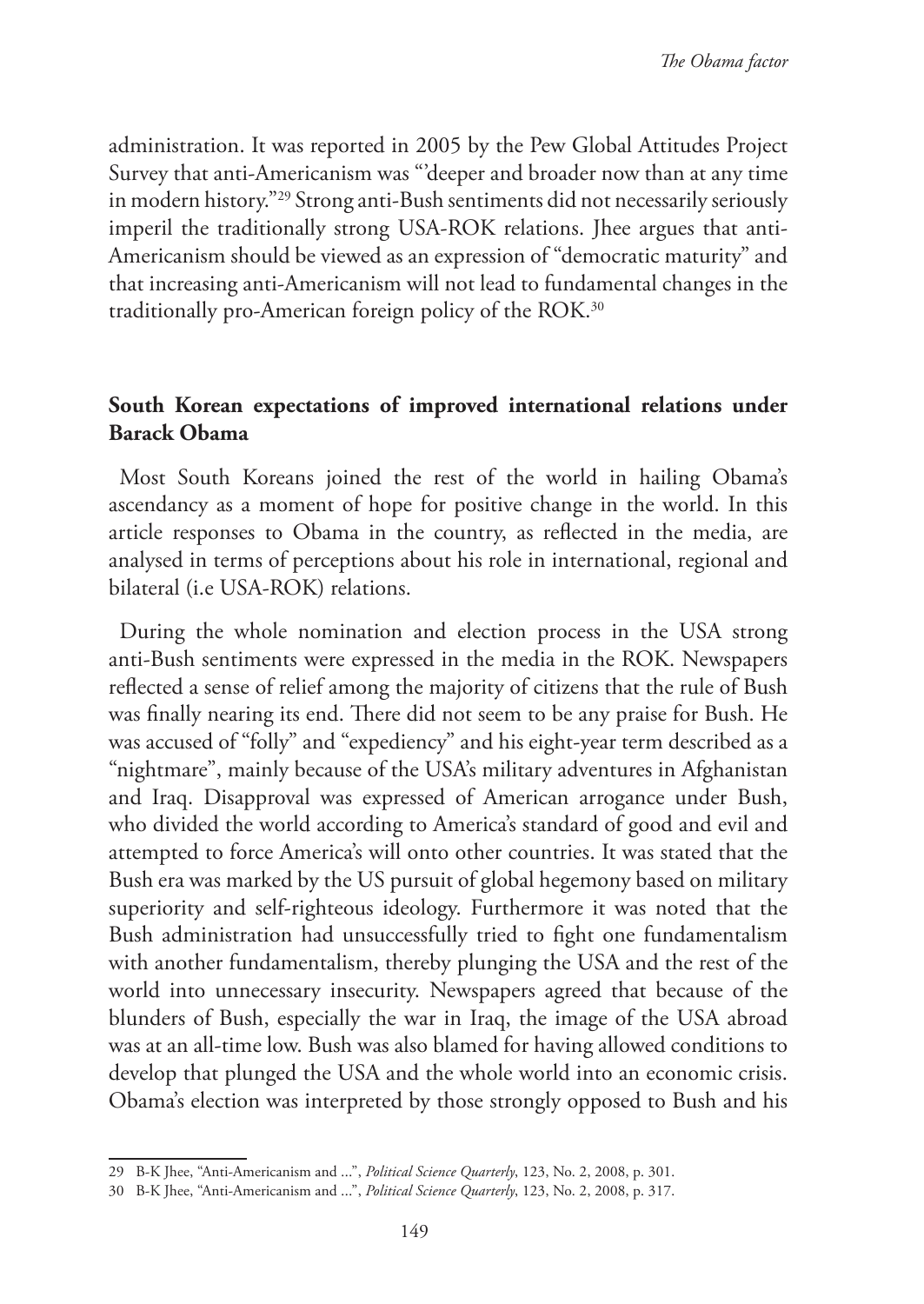policies as a judgement on the eight years of the Bush administration.<sup>31</sup>

In contrast to the generally harsh assessment of the Bush administration strong pro-Obama sentiments dominated coverage of the election campaign. After Bush's two terms there was a perception that the time was ripe for change. Obama fought his nomination and election campaigns on a ticket of change. Unsurprisingly "change" was the buzz word most often associated with Obama in the media. He was portrayed as a symbol and personification of change. When he was nominated as presidential candidate the possibility of Obama becoming president was regarded as a prospect harbouring hope for welcome change from the staleness of the Bush presidency, that would be good for America and the world. When he won the presidential election it was stated that the mere fact of his election had already made the world a better place and reversed the trend of anti-Americanism. Obama's image as a citizen of the world would improve the USA's international relations. His election had also changed the global geopolitical game, because it would no longer be possible for other powers to hide their belligerence behind America's unpopularity.<sup>32</sup>

Expectations were that Obama's election would not change only the United States, but the whole world. There was agreement among commentators in South Korea that Obama's nomination and election heralded a "brave new world". He was regarded as a visionary leader who could guide the USA and the world into a more humane and prosperous era of global peace.33 Hope was expressed in the media that under his leadership the USA would be less self-centred and arrogant, and would realise that in the 21<sup>st</sup> century, with the myriad social, economic and environmental challenges facing the planet, the future of the USA was inextricably linked to the rest of the world. It was hoped that Obama would lead the USA away from the unilateralism of the Bush administration and back to respect for the role of the United Nations.<sup>34</sup>

In South Korean newspapers Obama was compared to great leaders of the past. A professor of history wrote that Obama's spirit, expressed in his "Yes

<sup>31</sup> See e.g. "Can Obama fulfill his promise of change while the world watches?" (editorial), *The Chosun Ilbo*, 6 November 2008; "A New Beginning for America" (editorial), *The Chosun Ilbo*, 21 January 2009.

<sup>32</sup> See e.g. "Good luck, President Obama", *Joongang Daily*, 21 January 2009.

<sup>33</sup> "New US leader: First black president should exemplify spirit of age", *The Korean Times*, 5 November 2008; "Rebirth of America: New leader calls for sense of responsibility, sacrifice", *The Korea Times*, 21 January 2009.

<sup>34</sup> "Can Obama fulfill his promise of change while the world watches?" (editorial), *The Chosun Ilbo*, 6 November 2008; "High expectations" (editorial), *Joongang Daily*, 6 November 2008; "A new beginning for America" (editorial), *The Chosun Ilbo*, 21 January 2009.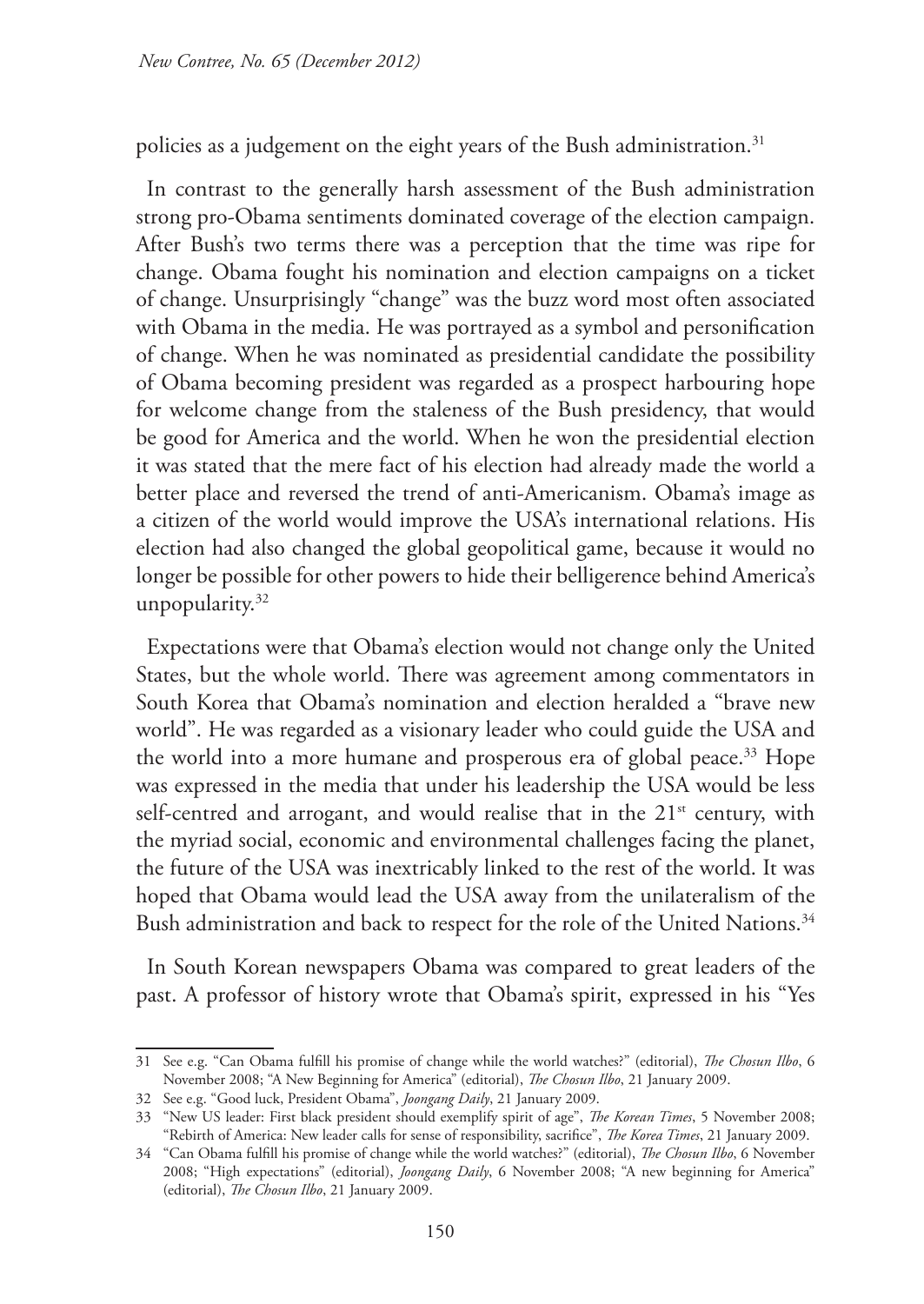we can" slogan, was similar to that of the founding fathers, frontier explorers, immigrants, and John F Kennedy. Despite his shortcomings, such as scant diplomatic and administrative experience, Obama was a new-style leader who offered hope. He possessed the intellect and passion necessary to address the onerous tasks facing the USA and the world.35

When the Obama campaign was gathering momentum, building up to fever-pitch, occasional warnings against unrealistically high expectations of Obama and "o-phoria" were sounded in the media. Editors acknowledged that Obama possessed the leadership qualities to overcome the global economic, political and environmental problems, but pointed out that he was only human and that there were many obstacles which would make it difficult for him to meet the impossibly high expectations of him that had been created. It was expected that his honeymoon would be over before it could even begin.<sup>36</sup>

Obama's ability to change the world was directly linked to American power. Editorial comments made it clear that there was a range of opinions among the South Korean media staff on exactly what America's role in global affairs should be. Some editors emphasised that the USA would remain the world's most powerful nation for a significant length of time and expressed the hope that Obama would restore America's leadership in global affairs.<sup>37</sup> Others were of the opinion that America's global leadership was coming to an end and that a global shift was taking place as a result of a re-emergence of Asian power. Economic power was already multipolar, with the USA, Europe, Japan and China as the major players. The global political map would be redrawn by the way in which Obama handled the competition for global hegemony.<sup>38</sup>

Editors and political analysts in South Korea identified priorities for Obama's agenda. They accepted that Obama's first loyalty would be to the USA and his first priority to try and save the American economy. Most South Korean editors agreed that economic recovery could be achieved only through global cooperation and not by unilateral US action. The USA would have to mobilise

<sup>35</sup> K Kyu-hyung (Professor of History, Myongji University), "Obama's past, present and future", *The Chosun Ilbo*, 5 November 2008.

<sup>36</sup> "Rebirth of America: New leader calls for sense of responsibility, sacrifice", *The Korea Times*, 21 January 2009.

<sup>37</sup> "A new beginning for America" (editorial), *The Chosun Ilbo*, 21 January 2009.

<sup>38</sup> "New US leader: First black president should exemplify spirit of age", *The Korean Times*, 5 November 2008.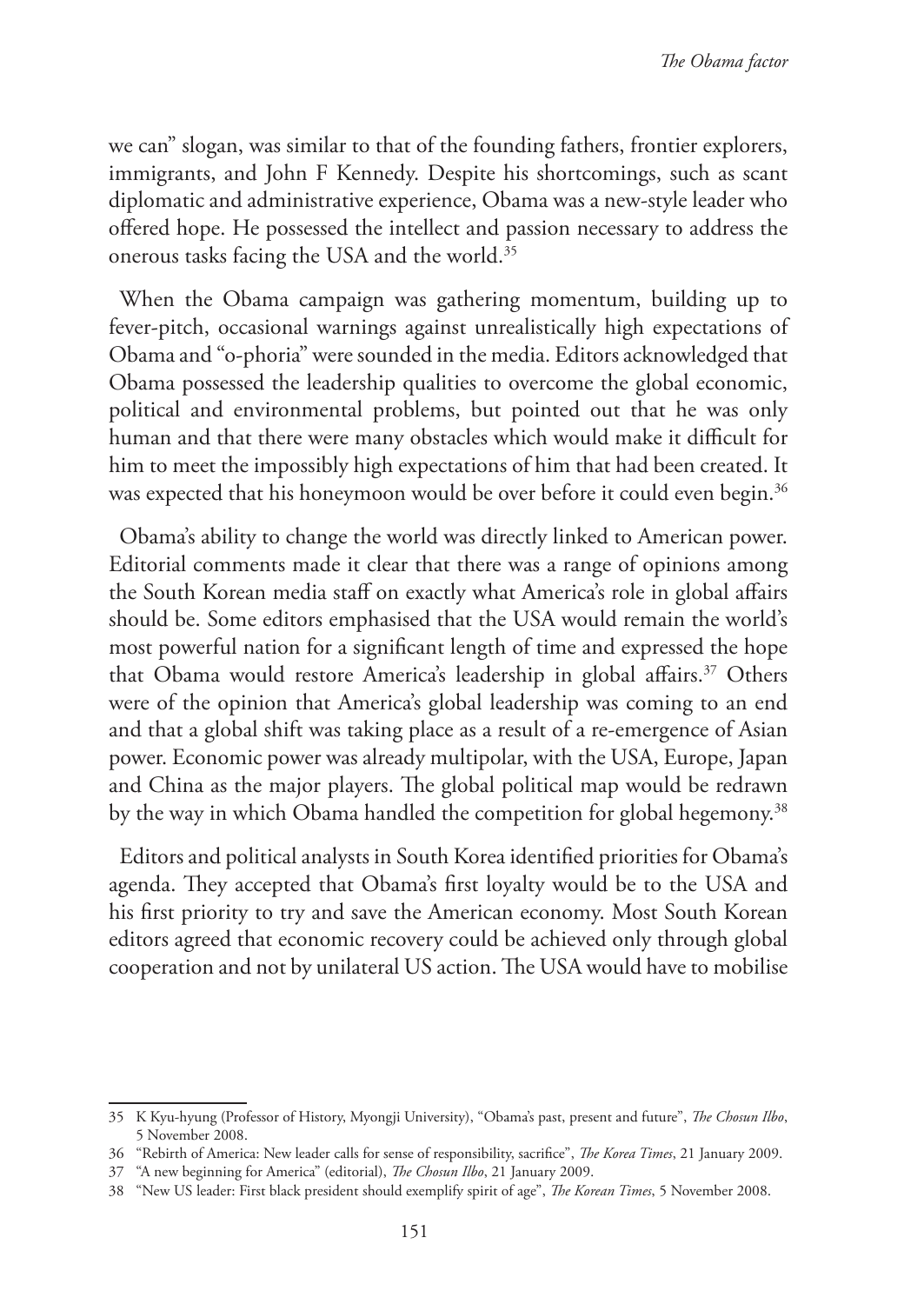international coalitions to address shared threats and challenges.<sup>39</sup>

In foreign policy it would be Obama's task to change the bellicose image of the USA, to restore respect for the USA as a guardian of freedom and human rights, and to switch to "a flexible form of diplomacy that utilizes both the dynamics of alliances and soft power". It was expected of him to continue Bush's anti-terrorism strategy, but to endeavour to achieve peace in Iraq and withdraw American troops as quickly as possible. The military campaign in Afghanistan needed to be intensified. The Israeli-Palestinian crisis in Gaza as well as the North Korean and Iranian nuclear issues had to be resolved. It was not expected that Obama would be able in the short-term to resolve the intractable issues of the Middle East and it was not quite clear how he would respond to the changing roles of China and Russia in world affairs. Obama was advised, in his efforts to resolve these issues, to resort to dialogue and cooperation with both the allies and adversaries of the USA.40

In terms of environmental policies it was hoped that Obama would attend to climate change and lead the development of alternative energy. He would have to invest into enhancing the energy efficiency of existing fuel and developing renewable types of energy, such as wind, solar and geothermal resources.<sup>41</sup>

Thus an overriding sense was expressed in the South Korean media that Obama's rise to the most powerful office in the world was a momentous occasion that would have an impact on the entire world. Although Obama himself cautioned that global change could not be effected overnight, there was, nevertheless, a sense of optimism about the prospects of positive change.

Anti-American groups, including extremist minorities, did not necessarily share the euphoria about Obama's election and the prospects for a better world so boldly expressed in the media and shared by the majority of the

<sup>39</sup> "New US leader: First black president should exemplify spirit of age", *The Korean Times*, 5 November 2008; "Can Obama fulfill his promise of change while the world watches?" (editorial), *The Chosun Ilbo*, 6 November 2008; K Kyu-hyung (Professor of History, Myongji University), "Obama's past, present and future", *The Chosun Ilbo*, 5 November 2008; "High expectations" (editorial), *Joongang Daily*, 6 November 2008; "A new beginning for America" (editorial), *The Chosun Ilbo*, 21 January 2009.

<sup>40</sup> "New US leader: First black president should exemplify spirit of age", *The Korean Times*, 5 November 2008; "Can Obama fulfill his promise of change while the world watches?" (editorial), *The Chosun Ilbo*, 6 November 2008; "A new beginning for America" (editorial), *The Chosun Ilbo*, 21 January 2009; "Good luck, President Obama" (editorial), *Joongang Daily*, 21 January 2009; "Rebirth of America: New leader calls for sense of responsibility, sacrifice", *The Korea Times*, 21 January 2009.

<sup>41</sup> K Kyu-hyung (Professor of History, Myongji University), "Obama's past, present and future", *The Chosun Ilbo*, 5 November 2008; "Good luck, President Obama" (editorial), *Joongang Daily*, 21 January 2009; "Old growth strategy: Seoul's green new deal 'green' in name only", *The Korea Times*, 30 January 2009.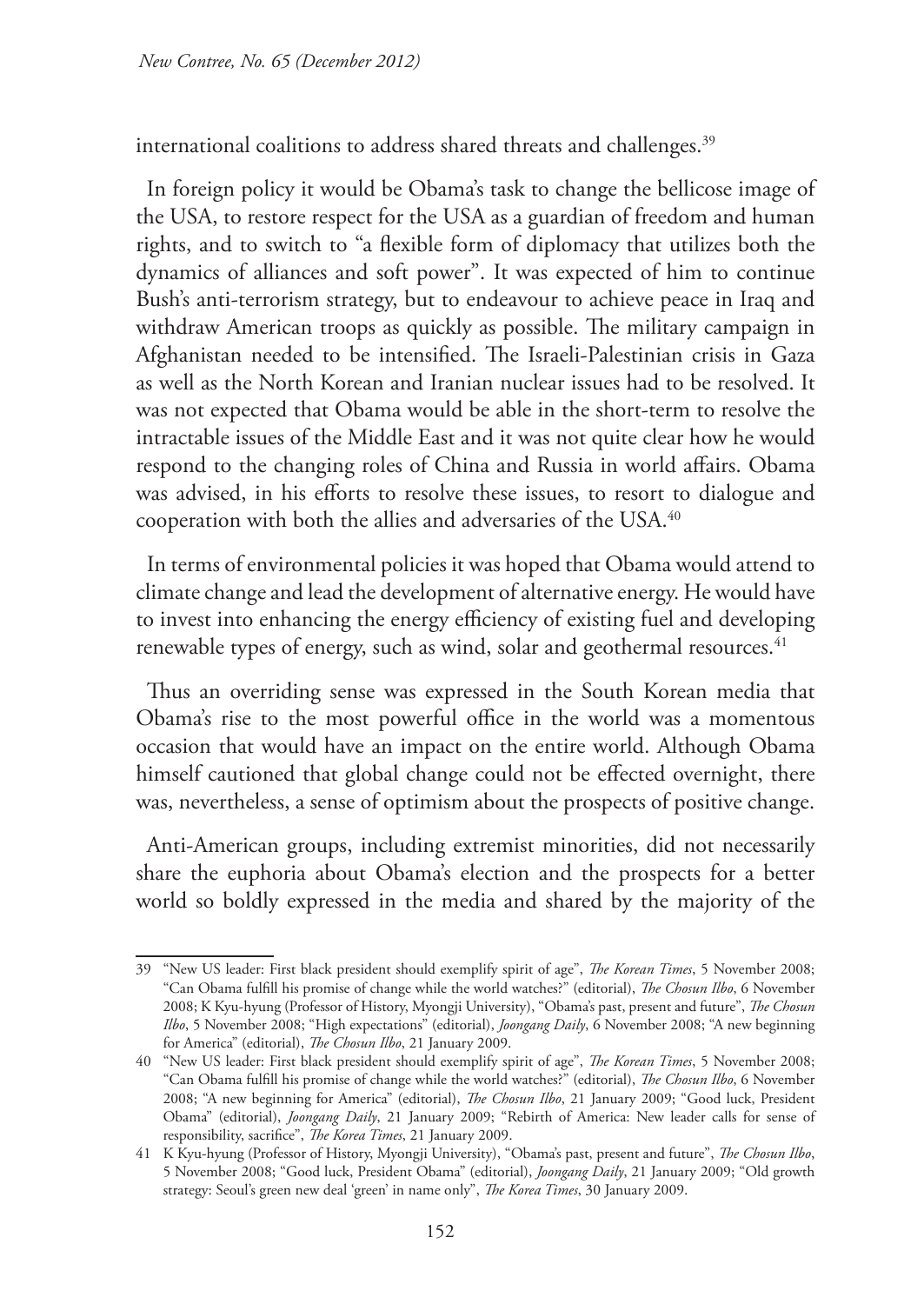population.

### **Regional considerations in South Korea**

As far as Obama's potential role in regional affairs was concerned the South Korean media had a narrow focus on the Korean Peninsula rather than the entire East Asia. A greater role for East Asia in the world was propagated. There was consensus that Asia should reclaim its historical share in international affairs.<sup>42</sup> When Obama assumed office it was not quite clear in which direction his administration's policy on East Asia would develop. South Korean editors were not sure what he meant when he said that he would work to ensure that China plays by international rules.<sup>43</sup>

The North Korean nuclear issue, around which the future of the alliance between the ROK and the USA revolved, was the major focus of South Koreans in their assessment of Obama's potential role in regional affairs. At the time of the American presidential elections Lee Myung-bak's government, responding to a Korean public mostly opposed to a policy of confrontation with Pyongyang, was not in favour of a return to the restrictive policies towards North Korea of the early years of the Bush Administration, but strongly supported the six-party talks with North Korea and also sought direct Seoul-Pyongyang dialogue.<sup>44</sup>

During the election campaign, especially in its early stages, there was some scepticism in the South Korean media about Obama's attitude towards the Korean peninsula. His commitment to the ROK-USA alliance and the US military presence in South Korea was questioned and it was mentioned that his position on North Korea was more conciliatory than that of Senator McCain.45 Reference was made of Obama's lack of experience in foreign affairs in general and in matters of the Korean peninsula in particular.<sup>46</sup>

<sup>42</sup> "Swiftly adapting to America's transformation" (editorial), *Mail Business News*, 4 November 2008; J Nye (former U.S. assistant secretary of defense), "Barack Obama and American power", *The Chosun Ilbo*, 7 November 2008.

<sup>43</sup> "Obama and Korea" (editorial), *The Korea Herald*, 20 January 2009.

<sup>44</sup> L Gordon Flake, "Obama and U.S.-ROK relations", *The Chosun Ilbo*, 16 June 2008.

<sup>45</sup> "Obama and McCain" (editorial), *The Korea Herald*, 7 June 2008; "Obama effect" (editorial), *The Korea Herald*, 11 November 2008.

<sup>46</sup> "Can Obama fulfill his promise of change while the world watches?" (editorial), *The Chosun Ilbo*, 6 November 2008.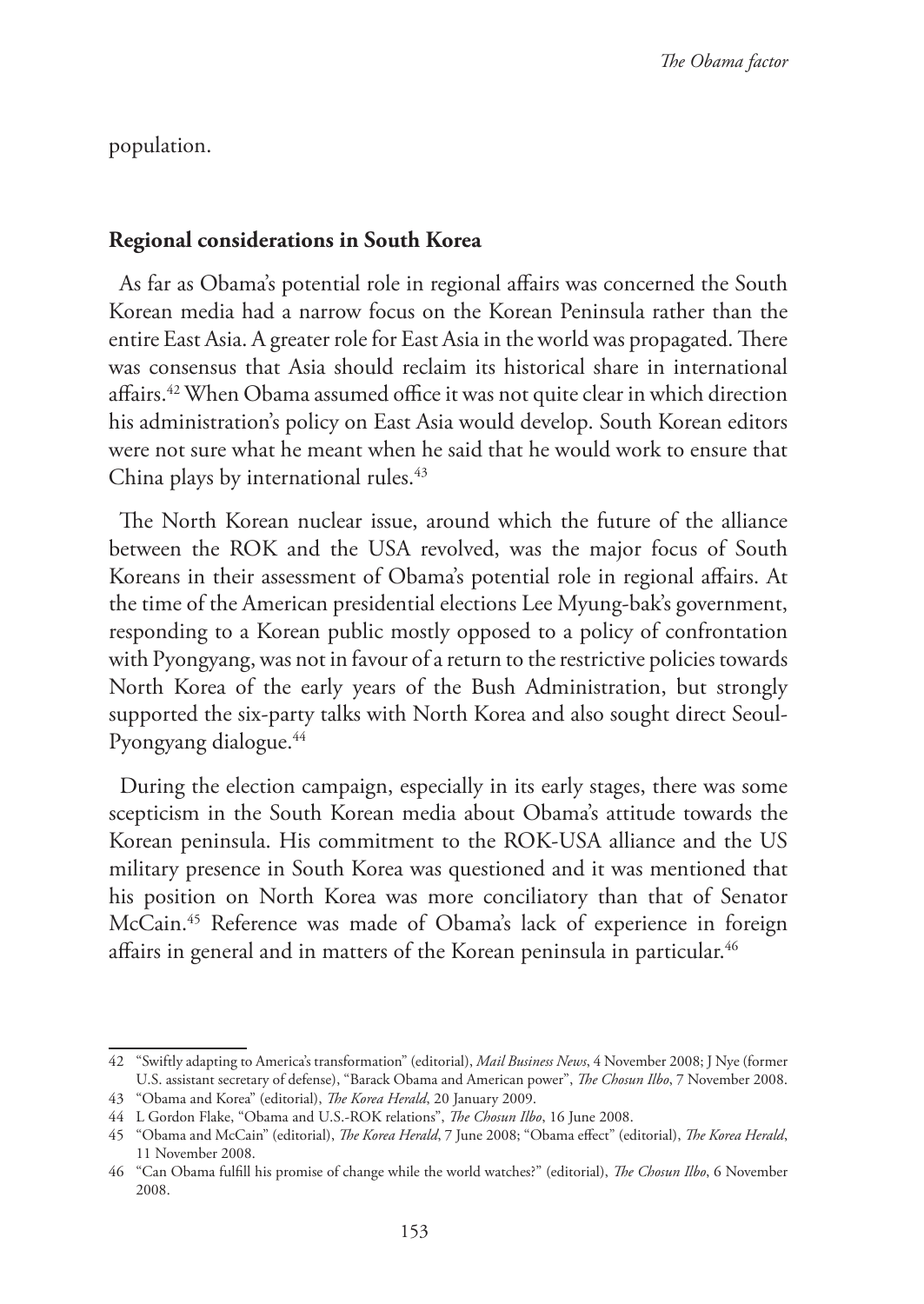There was no doubt that an election victory for Obama would lead to a change in the US policy regarding the Korean peninsula. It was clear that, in dealing with North Korea, Obama would be more flexible than the Bush administration, which demanded a complete, verifiable and irreversible elimination of the North Korean nuclear programme.<sup>47</sup> During his election campaign Obama, as part of his foreign policy approach in favour of directly engaging in negotiations even with countries and leaders with whom the USA did not agree, made it clear that he wished to improve US relations with North Korea. He expressed himself in favour of direct dialogue with North Korea and of meeting Kim Jong-il, the North Korean leader.<sup>48</sup> Officials in the Obama camp mentioned the possibility of establishing formal diplomatic relations with North Korea.<sup>49</sup> In response the chief of the American section of the North Korean Foreign Ministry, Ri Gun, met the head of Obama's Korea policy team, Frank Jannuzi, and Sung Kim, the US special envoy on North Korean affairs.<sup>50</sup>

Obama's direct dialogue approach was going to be a diplomatic challenge for both Koreas. It was received with mixed feelings in South Korea. It caused some concern among conservatives, because direct Washington-Pyongyang talks could block Seoul-Pyongyang dialogue, could lead to North Korean demands for more concessions from the USA, and could be exploited by left wing politicians in South Korea to argue that the ruling GNP was unable to counter North Korea's strategy of isolating South Korea.<sup>51</sup>

However, President Lee chose not to reject Obama's position. In an interview he stated that he was not opposed to a summit between Obama and Kim Jong-il if it could help to denuclearise North Korea. He believed that Obama would value the views of Seoul and that the two allies would consult over the inter-Korean issue.<sup>52</sup> Lee's stance was supported by most political commentators in the South Korean media, especially the editors of pro-government newspapers, who welcomed the idea of direct Washington-

<sup>47</sup> "Korea's new challenges to be solved in Obama administration" (editorial), *Mail Business News*, 5 November 2008; "Obama and the peninsula" (editorial), *Joongang Daily*, 6 November 2008.

<sup>48</sup> "Can Obama fulfill his promise of change while the world watches?" (editorial), *The Chosun Ilbo*, 6 November 2008; "Obama and the peninsula" (editorial), *Joongang Daily*, 6 November 2008.

<sup>49</sup> "Obama's N. Korea policy will need the South" (editorial), *The Chosun Ilbo*, 7 November 2008.

<sup>50</sup> "N. Korea should not misread the new U.S. administration" (editorial), *The Chosun Ilbo*, 10 November 2008.

<sup>51</sup> "Obama and the peninsula" (editorial), *Joongang Daily*, 6 November 2008; "Obama's N. Korea policy will need the South" (editorial), *The Chosun Ilbo*, 7 November 2008; "Obama-Kim summit: Pyongyang should give up bid to sideline Seoul", *The Korea Times*, 11 November 2008.

<sup>52</sup> "Obama-Kim Summit: Pyongyang should give up bid to sideline Seoul", *The Korea Times*, 11 November 2008; "N Korea will need the South soon enough" (editorial), *The Chosun Ilbo*, 11 November 2008.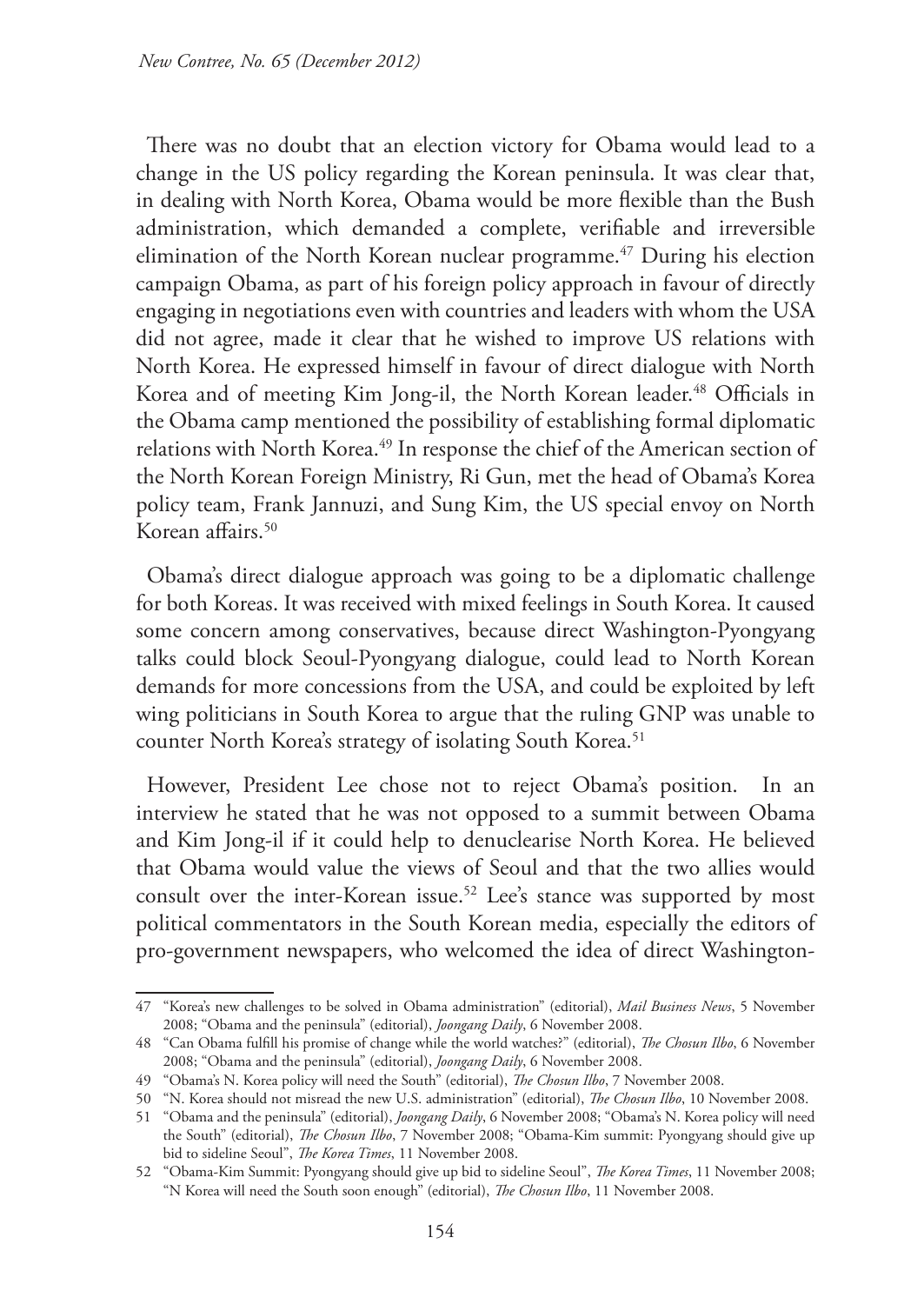Pyongyang dialogue as a move that could stimulate North Korea to open up, while it did not necessarily constitute a threat to South Korea's role in negotiations about the future of the peninsula.53

Editors of pro-opposition newspapers also welcomed Obama's move away from Bush's confrontational approach to leaders of countries regarded as the "axis of evil" as an option more likely to produce a breakthrough in efforts to peacefully resolve the nuclear standoff with Pyongyang. However, they were sceptical about the Lee administration's North Korea policy, which was blamed for the marginalisation of Seoul in regional diplomacy. They appealed to the government to solidify the ROK-USA alliance and to take advantage of the change in US political power to regain lost diplomatic leverage.<sup>54</sup>

The consensus was that Obama was not deviating from the US foreign policy principles of the prevention of nuclear proliferation and the complete abolition of the North Korean nuclear programme, but was only using a different method to achieve them. Flexible but decisive action was expected of Obama. In the foreign policy section of his campaign website a call was made for a crackdown on nuclear proliferation by strengthening the Nuclear Non-Proliferation Treaty so that a country like North Korea, that was breaking the rules, would automatically face strong international sanctions. Obama had warned during the election campaign that if North Korea rejected thorough nuclear verification Washington would have no choice but to stop energy aid, re-impose sanctions and consider a new set of restrictions. Direct dialogue between Obama and Kim would succeed only if Pyongyang could convince the Obama administration that it was indeed abolishing its nuclear programme and weapons. It was expected that, once in the White House, Obama would be willing to deal severely with provocation by North Korea.<sup>55</sup>

In the media mention was made of the mistakes made in 1993 by the newly inaugurated administrations in Seoul and Washington when North Korea

<sup>53</sup> "Can Obama fulfill his promise of change while the world watches?" (editorial), *The Chosun Ilbo*, 6 November 2008; "Obama's N. Korea policy will need the South" (editorial), *The Chosun Ilbo*, 7 November 2008.

<sup>54</sup> "Historic US elections: Seoul needs to prepare for various scenarios", *The Korea Times*, 5 June 2008; "Obama and the peninsula" (editorial), *Joongang Daily*, 6 November 2008; "Odd man out: Seoul should hurry to restore lost diplomatic leverage", *The Korea Times*, 7 November 2008; "Obama-Kim summit: Pyongyang should give up bid to sideline Seoul", *The Korea Times*, 11 November 2008; "N.K. policy review" (editorial), *The Korea Herald*, 13 November 2008.

<sup>55</sup> "N. Korea should not misread the new U.S. administration" (editorial), *The Chosun Ilbo*, 10 November 2008; Kang Chun-suk, "N. Korea on the rampage" (column), *The Chosun Ilbo*, 14 November 2008; "Obama should warn N. Korea against crossing the line" (editorial), *The Chosun Ilbo*, 14 November 2008.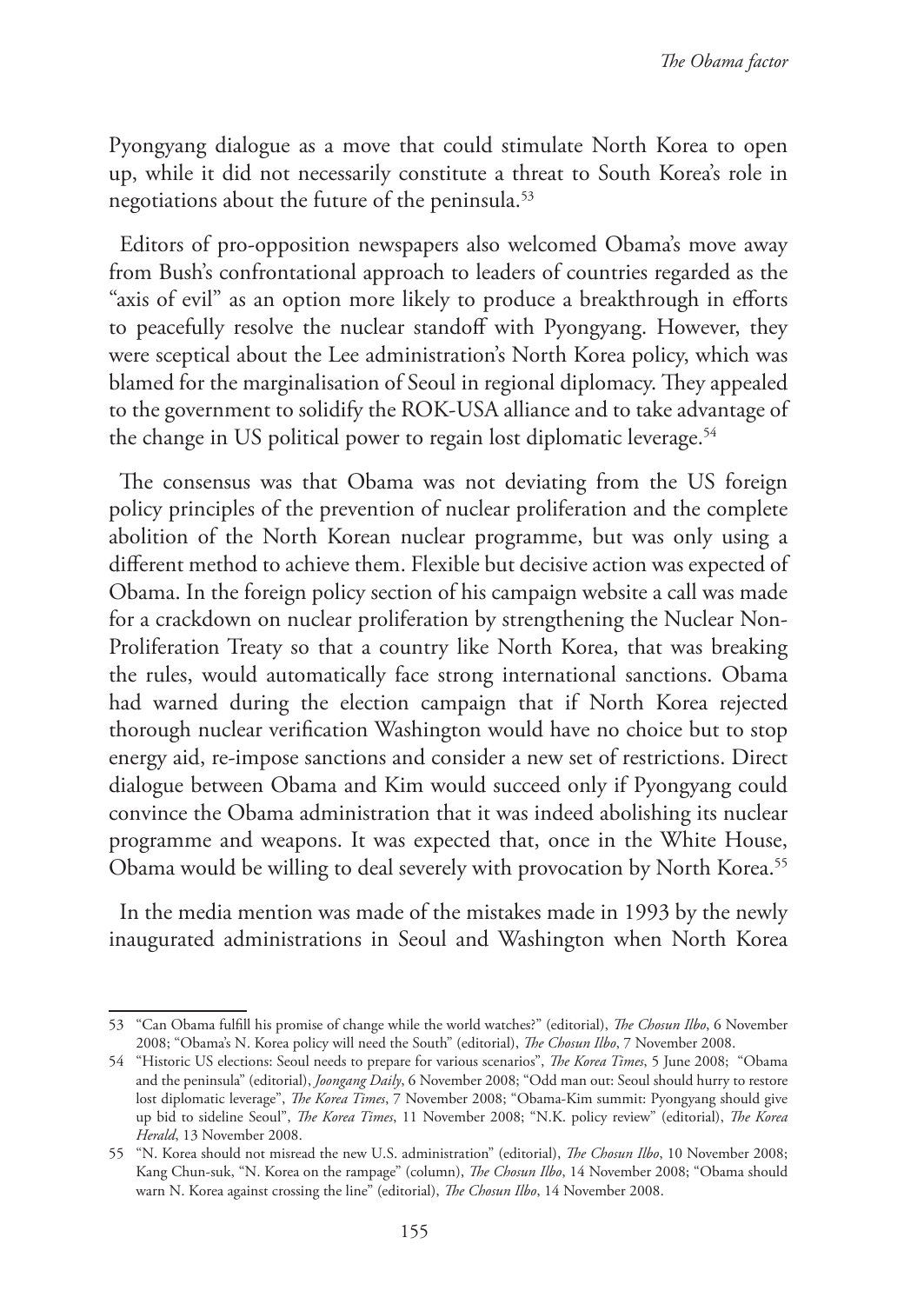withdrew from the Nuclear Non-Proliferation Treaty.<sup>56</sup> Appeals were made to the Lee government not to lose confidence that South Korea's cooperation was the key to resolving the North Korean nuclear issue. It should be proactive by working hard on its cooperation with the incoming US administration and by comprehensively reviewing the ROK-USA alliance and Seoul's role in the six-party talks.<sup>57</sup>

In the face of widespread criticism Obama was forced to backtrack with regard to the idea of a summit with the North Korean government. He made it clear that it was not his intention to sideline Seoul. He was in favour of cooperative diplomacy, by which the USA could resolve problems together with friends. He stated that a joint vision had to be worked out with South Korea in order to deal with regional challenges.<sup>58</sup> In a congratulatory message after Obama's election President Lee Myung-bak referred to the strength of the strategic alliance between the ROK and the USA. Obama, well aware that for South Korea the complete scrapping of North Korea's nuclear programme was the sole option, stated that there should be no concessions with regard to denuclearising the Korean Peninsula. He promised Lee to closely cooperate with South Korea to try and achieve the nuclear disarmament of North Korea. Arrangements were made for Lee to meet key officials in the Obama camp to discuss policies involving Asia and the Korean peninsula. This was regarded as the start of policy coordination between the two governments.<sup>59</sup>

For South Koreans it was an absolute priority to live in peace with North Korea, free from a nuclear threat. Fears that the North Korean nuclear issue would be pushed down the order of priorities for the incoming US administration by other issues, such as the global financial crisis and the problems in the Middle East, Afghanistan and Iran, was understandable.<sup>60</sup> When Obama was inaugurated the South Korean media reflected the desire of the population that in his term a peninsula peace structure could be negotiated.<sup>61</sup>

<sup>56</sup> "A new beginning for America" (editorial), *The Chosun Ilbo*, 21 January 2009.

<sup>57</sup> "Can Obama fulfill his promise of change while the world watches?" (editorial), *The Chosun Ilbo*, 6 November 2008; "Obama's N. Korea policy will need the South" (editorial), *The Chosun Ilbo*, 7 November 2008; "N. Korea will need the South soon enough" (editorial), *The Chosun Ilbo*, 11 November 2008.

<sup>58</sup> "Can Obama fulfill his promise of change while the world watches?" (editorial), *The Chosun Ilbo*, 6 November 2008; K Chun-suk, "N. Korea on the rampage" (column), *The Chosun Ilbo*, 14 November 2008.

<sup>59</sup> "Obama's N. Korea policy will need the South" (editorial), *The Chosun Ilbo*, November 7, 2008.

<sup>60</sup> K Chun-suk, "N. Korea on the rampage" (column), *The Chosun Ilbo*, 14 November 2008.

<sup>61</sup> "Audacity of hope on Obama's Korea-U.S. alliance" (editorial), *Mail Business News*, 20 January 2009.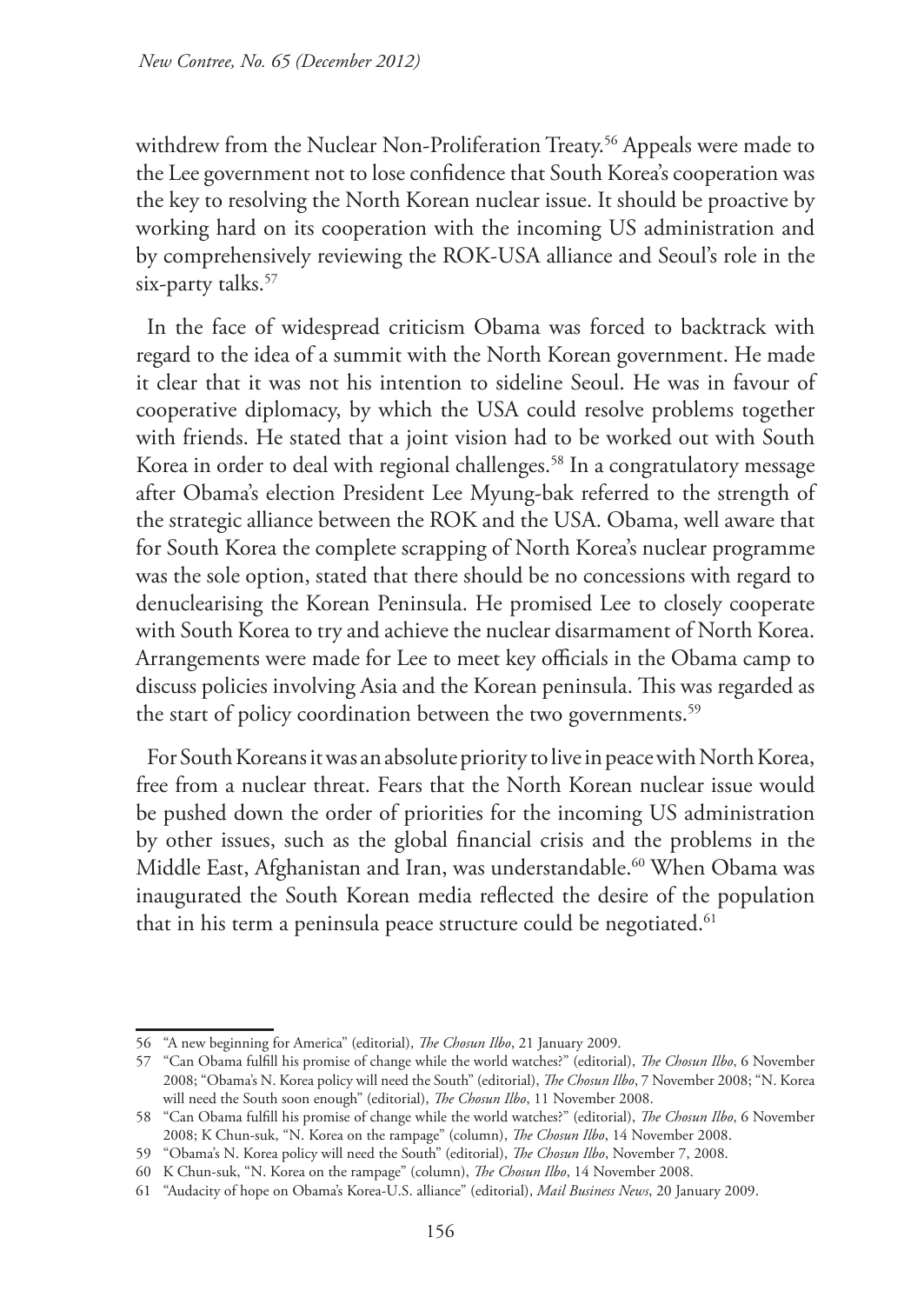#### **US-ROK bilateral relations**

At the start of the presidential election campaign in the USA some observers of Korean-American relations, remembering the inability of Kim Dae-jung and George W. Bush to see eye to eye, wondered in the light of the fact that President Lee Myung-bak was heading a conservative GNP government whether the election of a Democrat in the USA might result in a renewed misalignment in ROK-USA relations because of ideological differences.<sup>62</sup>

Opposing views with regard to the two candidates existed in the South Korean media. Newspapers supporting the conservative GNP government seemed to prefer McCain's economic and foreign policies as being more favourable towards the ROK, whereas papers supporting the more liberal opposition parties were inclined to take a pro-Obama line. In mid-2008 views expressed in the media were rather tentative, because editors realised that the policies of the contenders were bound to change during the campaign.<sup>63</sup> As the election process progressed it was pointed out that there were only minor differences between the two candidates' policies regarding the ROK. Therefore there was no great anxiety in Seoul about the outcome of the election.<sup>64</sup>

When it became clear that Obama was going to win the election the South Korean media seemed to be cautiously optimistic about the prospects of an Obama presidency. On the one hand no dramatic change to the existing good relations between the USA and ROK was expected, but on the other hand it was realised that there would inevitably be subtle changes in foreign policy under a new US administration, which would have a profound impact on the Korean Peninsula. The editor of the *Korea Herald* reminded readers of former president Kim Dae-jung's disastrous first encounter with George W. Bush and warned Seoul officials not to be complacent and indifferent to the US election results. President Lee Myung-bak's government was called upon to watch political trends in the USA closely, to make preparations for possible changes in US foreign policy and to start forging ties with the new leadership in Washington.<sup>65</sup>

<sup>62</sup> L Gordon Flake, "Obama and U.S.-ROK relations", *The Chosun Ilbo*, 16 June 2008.

<sup>63</sup> "Obama and McCain" (editorial), *The Korea Herald*, 7 June 2008.

<sup>64</sup> "Election in America" (editorial), *The Korea Herald*, 4 November 2008.

<sup>65</sup> "Historic US elections: Seoul needs to prepare for various scenarios" (editorial), *The Korea Times*, 5 June 2008; "Swiftly adapting to America's transformation" (editorial), *Mail Business News*, 4 November 2008; "Election in America" (editorial), *The Korea Herald*, 4 November 2008.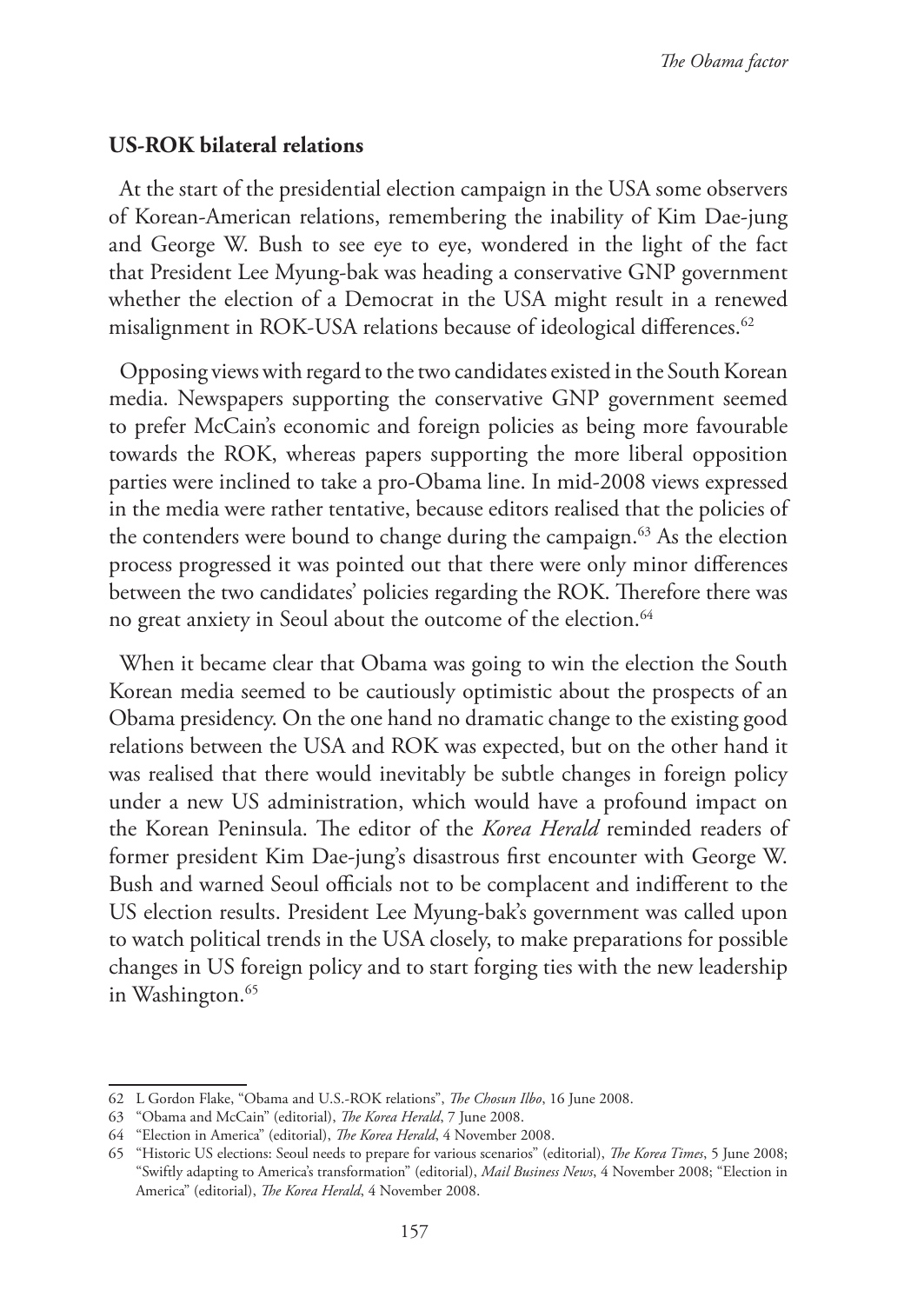Obama regarded South Korea as one of the USA's "closest allies and greatest friends". After his election in November 2008 Obama phoned Lee, who was one of only nine leaders around the world to be honoured by a personal call from the president-elect. This was regarded as proof of the importance Obama attached to ROK-USA relations. In a friendly telephone conversation both leaders stressed the importance of the alliance of more than fifty years between their countries and agreed to meet as soon as possible. Obama committed himself to strengthening the alliance between the USA and the ROK, which he regarded as a cornerstone of peace and stability in Asia, and promised to closely cooperate with South Korea. His words were interpreted as an expression of his hope that Seoul would play a positive role in Asia.<sup>66</sup>

Obama's wish, expressed in the Obama-Biden Plan, to build a new type of relationship with the ROK and other countries in the region that would go beyond bilateral agreements, occasional summits and ad hoc agreements was welcomed in the South Korean media. Because there were no insurmountable obstacles to forging a new partnership it was hoped that South Korea and the USA would be able to upgrade their alliance. Despite ideological differences it would be possible for the conservative Lee administration to find a modus operandi with the liberal Obama administration. Foreign Minister Yu Myunghwan stated that the ROK was working on a "forward-looking" declaration of the ROK-USA alliance and would consult with Washington on the future of the alliance. It was realised that Obama's first priority would be to attend to policies designed to revitalise the US economy and that actions to bring the USA closer to its allies would have to be postponed. The first meeting between presidents Lee and Obama was scheduled for April 2009 in London during the G20 conference on the global financial crisis.<sup>67</sup>

For USA-Korea relations the Obama era was accompanied by both hope and risk. At the time of Obama's inauguration concern was expressed by the *Chosun Ilbo*'s correspondent in Washington that the ROK-USA alliance was weakening. Both Condoleezza Rice, Bush's secretary of state, and Hillary Clinton, Obama's secretary of state-designate, had shown preference for the USA's "alliance" with Japan over its "partnership" with South Korea. It was regarded as disturbing evidence of Seoul's loss of credibility in the USA that South Korea was regarded as a mere partner rather than a sworn ally. The

<sup>66</sup> "Odd man out: Seoul should hurry to restore lost diplomatic leverage", *The Korea Times*, 7 November 2008; "Cooperation and trust" (editorial), *Joongang Daily*, 8 November 2008; "Auto trade with U.S." (editorial), *The Korea Herald*, 11 November 2008.

<sup>67</sup> "Obama and Korea" (editorial), *The Korea Herald*, 20 January 2009.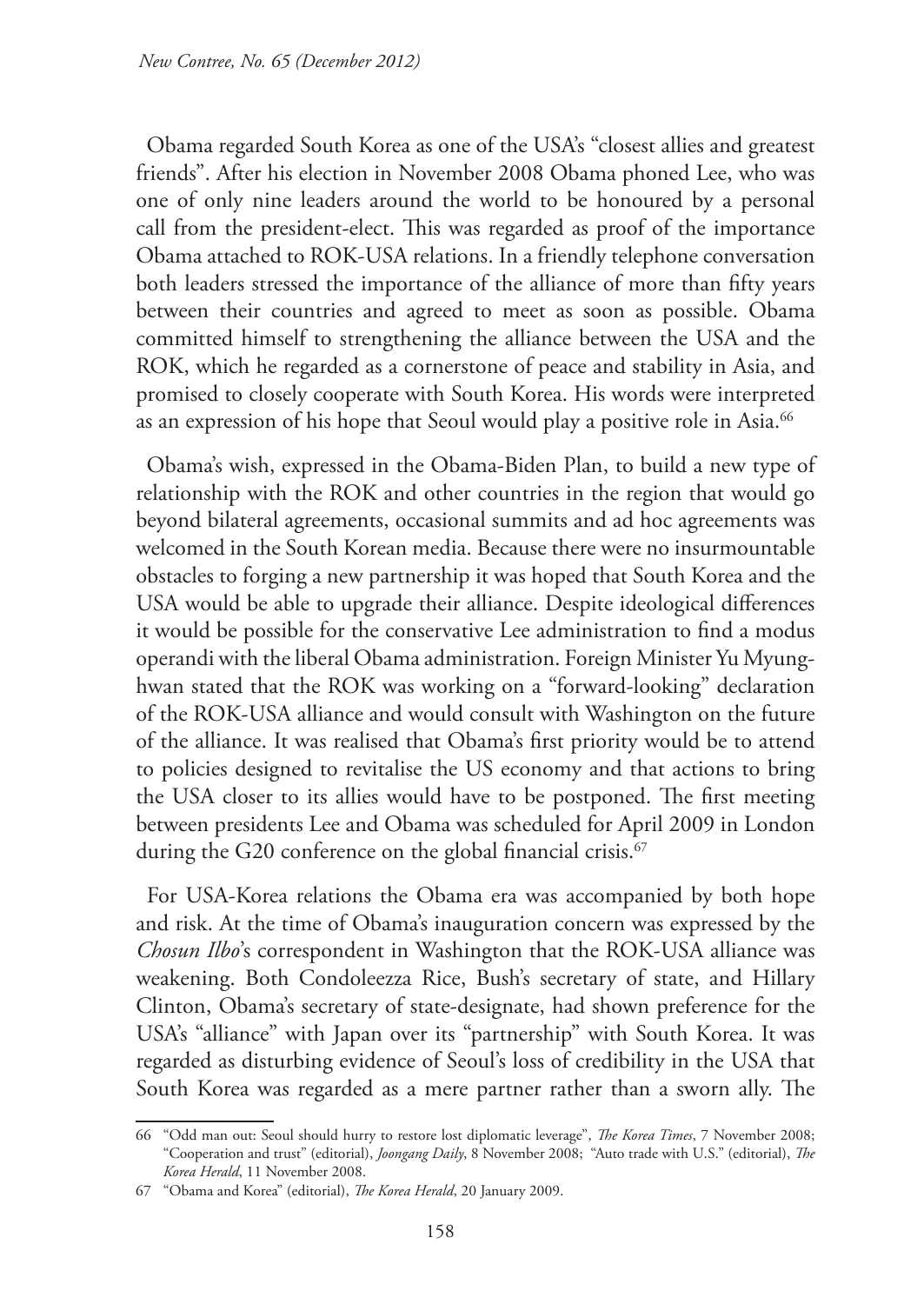agreement at Camp David in April 2008 to upgrade the ROK-USA relationship to a "21st century strategic partnership", after the strained relations during the Roh Moo-hyun administration, had not been acted upon and seemed to be mere rhetoric. An appeal was made to the South Korean government to guard against neglecting the ROK-USA alliance.<sup>68</sup> There was the possibility, according to the *Mail Business News*, that the Obama administration would focus on Japan and China in the Asian region and that USA-Korean relations would receive less attention. Special efforts from the Korean side would be required to stay on the radar of US foreign policy.<sup>69</sup>

At the time of Obama's election and inauguration the first major issue that dominated relations between Washington and Seoul was the USA's policy toward North Korea and particularly the North Korean nuclear issue, which was discussed in the previous section. The second major bilateral issue, the pending KORUS FTA and trade relations between the two countries, is discussed here.

As far as the KORUS FTA was concerned, there was during the presidential election campaign much scepticism among South Koreans about how Obama's economic views would impact on US-Korean trade relations. It was noted that the USA had a long history of protectionist trade policies and that the Democratic Party was more pro-protectionist than the Republican Party. The Federation of Korean Industries expressed concern in a report that tradeprotectionism of the steel, textile, and other industries was anticipated in the event of a Democratic Party victory in the presidential election. The Korean economy would be hard hit when the USA, the biggest market in the world, implemented protectionist policies on Korean products.<sup>70</sup>

During the campaign Obama described the KORUS FTA as being "badly flawed" and stated that it was unfair that South Korea exported 700,000 cars a year to the USA and imported only 5,000 American cars. He was in favour of the revision of the FTA. South Korean newspapers regarded Obama's statement as a strategic comment aimed to win support from the labour unions in the automobile industry. In the South Korean media the imbalance in the car trade was attributed to the failure of the US automotive industry to meet the needs of Korean consumers. It could be offset by promoting the sale of American beef in South Korea. Warnings were sounded that a renegotiated

<sup>68</sup> L Ha-won, Korea-U.S. alliance needs constant care" (column), *The Chosun Ilbo*, 20 January 2009.

<sup>69</sup> "Audacity of hope on Obama's Korea-U.S. alliance" (editorial), *Mail Business News*, 20 January 2009.

<sup>70</sup> "Obama's protectionism" (opinion), *The Dong-a Ilbo*, 3 June 2008.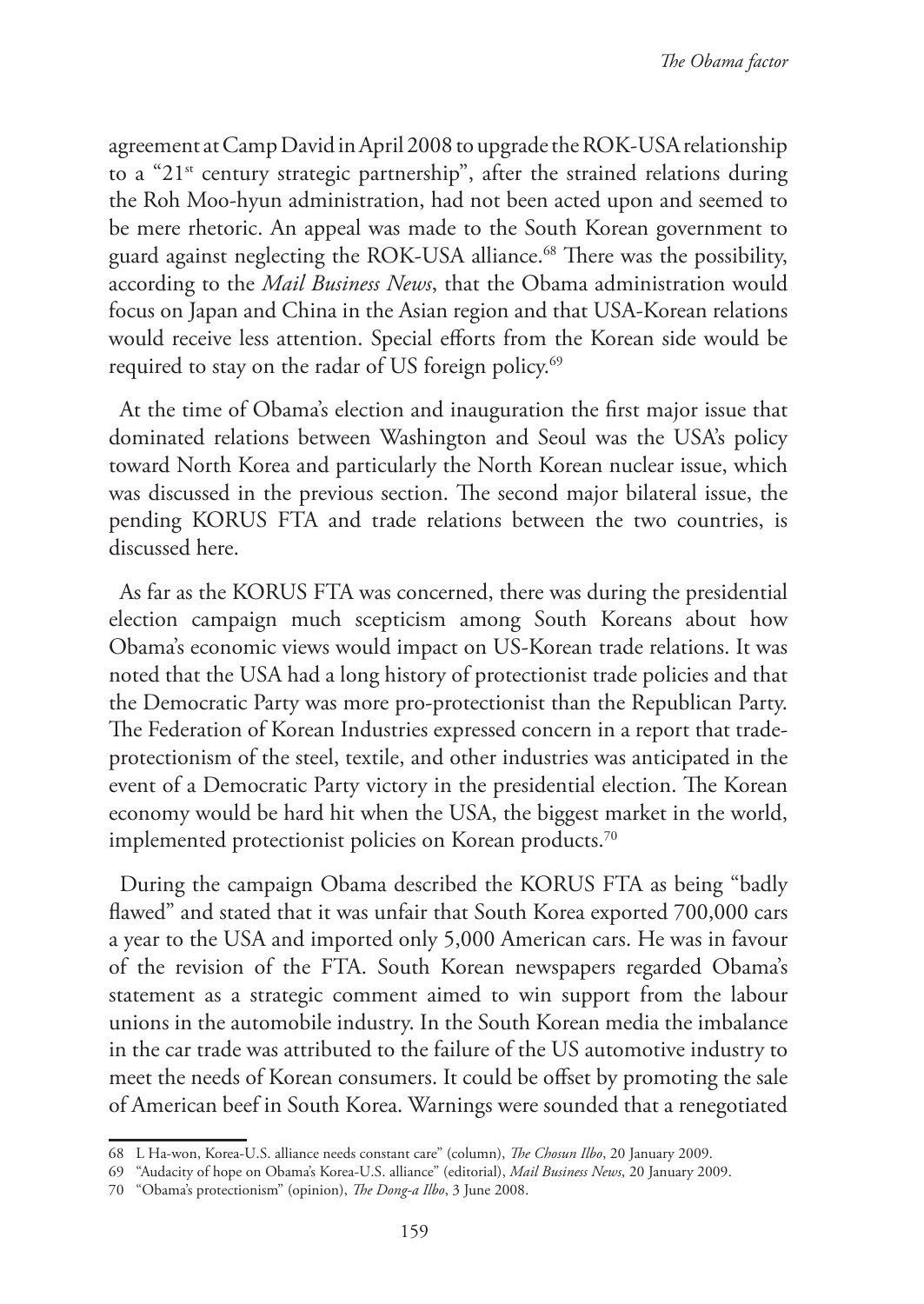FTA that was less than favourable to South Korea could boost anti-American sentiments in the country.<sup>71</sup> Hope was expressed that the KORUS FTA could achieve a "win-win situation via free and fair trade".72

In the National Assembly the ruling Grand National Party (GNP) was in favour of a prompt ratification of the KORUS FTA in an effort to lessen the pressure on renegotiation. However, the Democratic Party (DP) and other opposition parties, backed by former president Roh Moo-hyun and his last foreign minister Song Min-soon, blocked the FTA's passage, because they believed that ratification by the ROK and non-ratification by the USA under an Obama administration might cause conflict between the two states and limit Seoul's room for manoeuvre. Following party lines some South Korean newspaper editors were in favour of and others opposed to early ratification.<sup>73</sup>

Obama's leaning towards protectionism to prevent job losses in the American auto industry was sharply criticised in the South Korean newspapers. Editors reminded their readers of the Korean foreign exchange crisis in 1997 as a result of US trade protection measures and expressed concern that protectionism might once again endanger the spirit of the Korea-US alliance.<sup>74</sup> They argued that the global economic crisis was not caused by free trade and could not be solved by protectionism. Although it was acknowledged that it was natural for Obama to prioritise US interests appeals were made to him to encourage global cooperation rather than to focus only on US short-term national interests. By doing so ways could be found for America and the world to prosper together.75

When Obama was elected the South Korean media started focussing on what his economic policy would be and what effect it would have on the ROK. It was expected that "Obamanomics" would mean "big government". Because the deregulation of the Bush administration was blamed for the financial crisis, it was expected that Obama would tighten screening and supervision

<sup>71</sup> "Obama and the Korea-U.S. FTA", *The Dong-a Ilbo*, 7 November 2008; "Obama is wrong about trade with Korea" (editorial), *The Chosun Ilbo*, 7 November 2008.

<sup>72</sup> "Audacity of hope on Obama's Korea-U.S. alliance" (editorial), *Mail Business News*, 20 January 2009.

<sup>73</sup> "Korea's new challenges to be solved in Obama administration" (editorial), *Mail Business News*, 5 November 2008; "Obamanomics or MB-nomics? Government must not go against global economic stream" (editorial), *The Korea Times*, 7 November 2008; "Free trade ruckus: Parties should find targets not inside but outside" (editorial), *The Korea Times*, 10 November 2008; "Is this the right time to ratify the FTA?" (editorial), *The Chosun Ilbo*, 11 November 2008; "Roh should keep out of the FTA debate" (editorial), *The Chosun Ilbo*, 12 November 2008.

<sup>74</sup> "Dangers of protectionism" (editorial), *Joongang Daily*, 12 November 2008.

<sup>75</sup> "Good luck, President Obama" (editorial), *Joongang Daily*, 21 January 2009.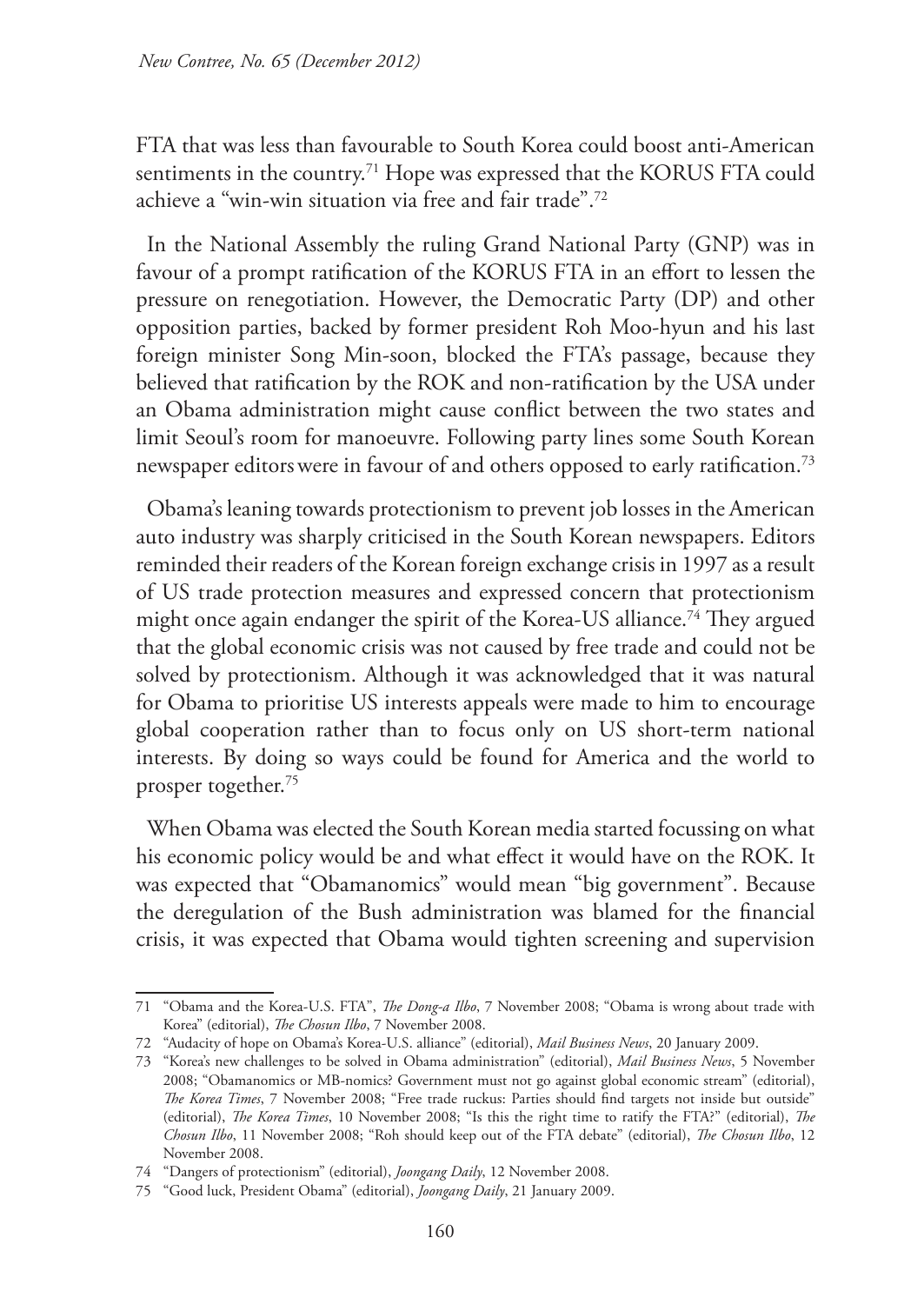of financial institutions and increase government intervention in the market. It was hoped that he would be successful in turning around the sagging US economy, which would benefit the global economy.76

However, at the time of his election and inauguration there were still fears in the ROK that Obama's protectionist stance might trigger trade conflict and worsen the global recession. These fears were exacerbated when his Korean issues advisor, Frank Januzzi, and his nominated Secretary of State, Hillary Clinton, repeated the earlier call for a renegotiation of the KORUS FTA to protect the American auto industry.77 Criticism of Obama's view that KORUS FTA should be revised before ratification was expressed in those South Korean newspapers that supported the GNP government's demand that it should be ratified without any alteration.78

### **Conclusion**

The analysis of responses in South Korea to Barack Obama's ascendance to the American presidency is revealing of the impact of contemporary globalising processes and underlines some of the findings of the study of globalisation.

On the one hand it is remarkable that among elites in South Korea the fundamental moral response to major international events seems to be very similar to that in many other countries. We have done a study of responses to Obama in South Africa as well, and although South Korea and South Africa are located in regions and spheres of influence which are very far apart, with populations that are culturally very different, the anti-Bush and pro-Obama sentiments expressed in the media in the two countries agree to such an extent that they are totally interchangeable. Globalisation has caused such a convergence of liberal democratic values, associated with post-Cold War political culture, that media coverage provides evidence of remarkable homogenisation of thinking across cultures.<sup>79</sup> The international media, as part of global information networks, has played a crucial role in this regard. Editors, political analysts and commentators seem to speak exactly the same

<sup>76</sup> "Obamanonics" (opinion), *The Dong-a Ilbo*, 7 November 2008.

<sup>77</sup> "Auto trade with U.S." (editorial), *The Korea Herald*, 11 November 2008; "A new beginning for America" (editorial), *The Chosun Ilbo*, 21 January 2009.

<sup>78</sup> "Obama and Korea" (editorial), *The Korea Herald*, 20 January 2009. The KORUS FTA has subsequently been revised and entered into force as the U.S.-Korea Free Trade Agreement on 15 March 2012.

<sup>79</sup> The perception of the emergence of one homogenised culture as global extension of Western culture is discussed by John Tomlinson, "Globalised culture: The triumph of the West?", *Culture and global change*, T Skelton and T Allen (eds) (London, Routledge, 1999).